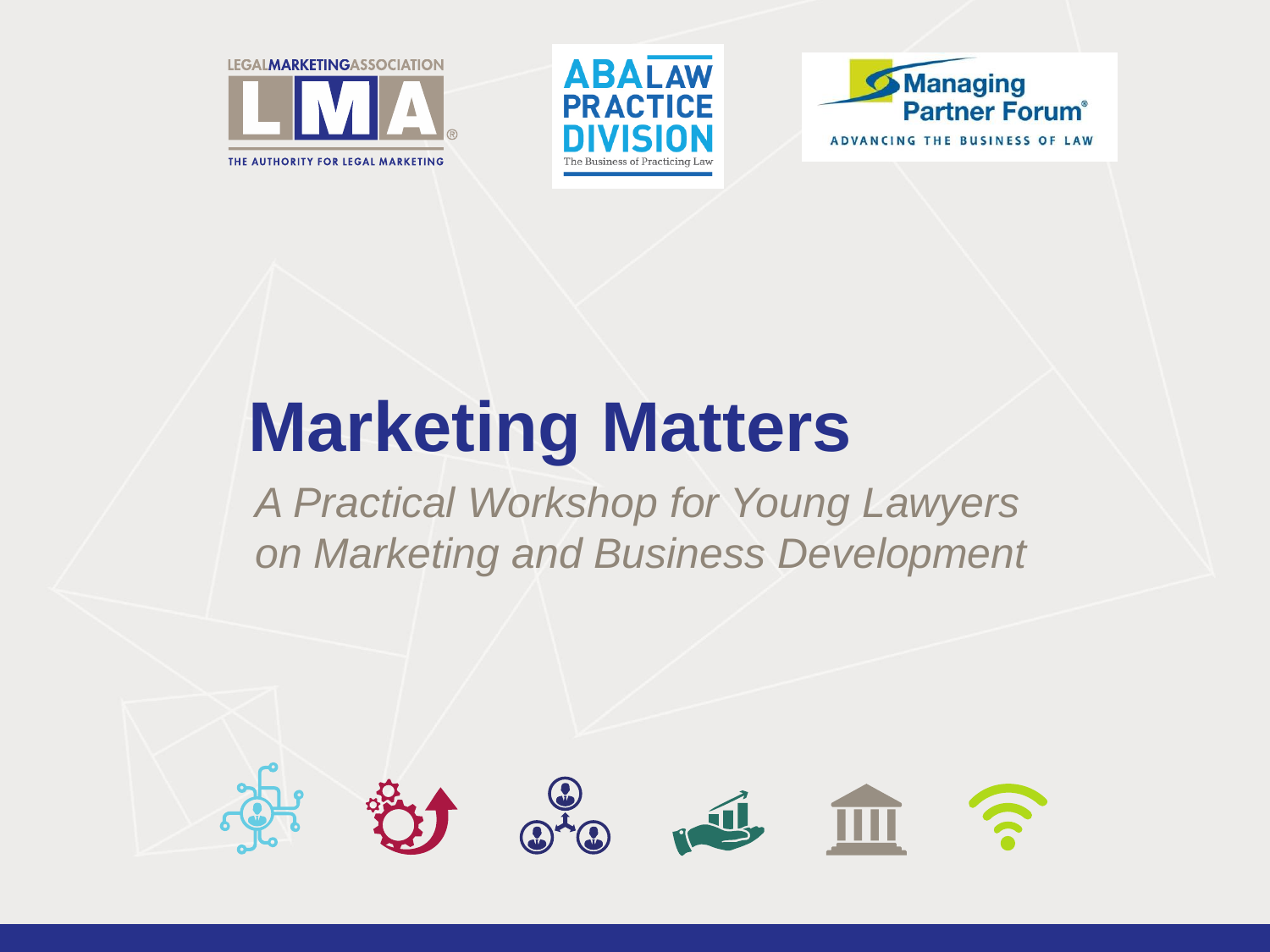

## Your Guide to Developing Your Personal Marketing Plan …and Why Every Lawyer in Private Practice Should Have One

by John Remsen, Jr.

In my humble opinion, every lawyer in private practice –- regardless of how many years practicing law - should have a Personal Marketing Plan. Here's why:

#### You Will Seize Control of Your Career

Creating and implementing your Personal Marketing Plan enables you to seize control of your career. In time, it puts you in a position to attract and retain clients you enjoy, and matters you find challenging and interesting. You will also be less dependent on others to feed you. There are two kinds of lawyers in private practice: lawyers with clients, and lawyers who work for lawyers with clients. Which would you rather be?

#### You Will Make More Money

Rainmakers make more money -- *often a whole lot more money* -- than non-rainmakers in just about every law firm in the U.S. Chances are you've heard the terms "finders, minders and grinders." Trust me; the action is with the finders.

#### You Will Have More Clout in the Firm

Lawyers who bring in business also have more power within their firms. Over time, they emerge as firm leaders, influencing important decisions about the firm, its policies and procedures, and its future direction.

#### How Much Time Should You Invest?

Of course, *implementing* your plan is the key to success....and it takes time. Non-billable time. I recommend that Partners invest 200 hours a year, and 100 hours a year for Associates. It's critical you do a little bit every day. Fifteen minutes here. A half-hour there. Effective marketing and business development is not a "start-stop" process. It's like an exercise regimen…results come with consistency over time.

#### What Types of Things Should You Do?

Partners should visit top clients at the clients' places of business each year. (Refer to my previous Marketing Tip about Client Site Visits.) Associates should focus first on honing their legal skills and "credentialing" activities. For all attorneys, lunch once a week with a client, prospective client or referral source is a good habit. Joining and being actively involved in a well-chosen organization is another good thing to do. (Refer to my previous Marketing Tip about Individual Marketing Plans.) Article writing and speech giving are good activities, as well.

#### Make the Commitment to Yourself

Of course, developing and implementing your Personal Marketing Plan requires non-billable time. And, herein lies the dilemma for many lawyers. Non-billable "marketing time" is not rewarded -- and sometimes not even measured -- in many law firms. No matter, you should invest the time anyway. In his book True Professionalism, David Maister states that billable hours are for today's income, but what you do with your non-billable time determines your future. I couldn't agree more.

#### Just Do It!

The following pages set forth our outline for an effective, well-focused Individual Attorney Marketing Plan. Before the New Year begins, I suggest that you take the time to review this outline, develop your Personal Marketing Plan, and commit to its implementation. Only you can do it. Do it for you!

Happy marketing!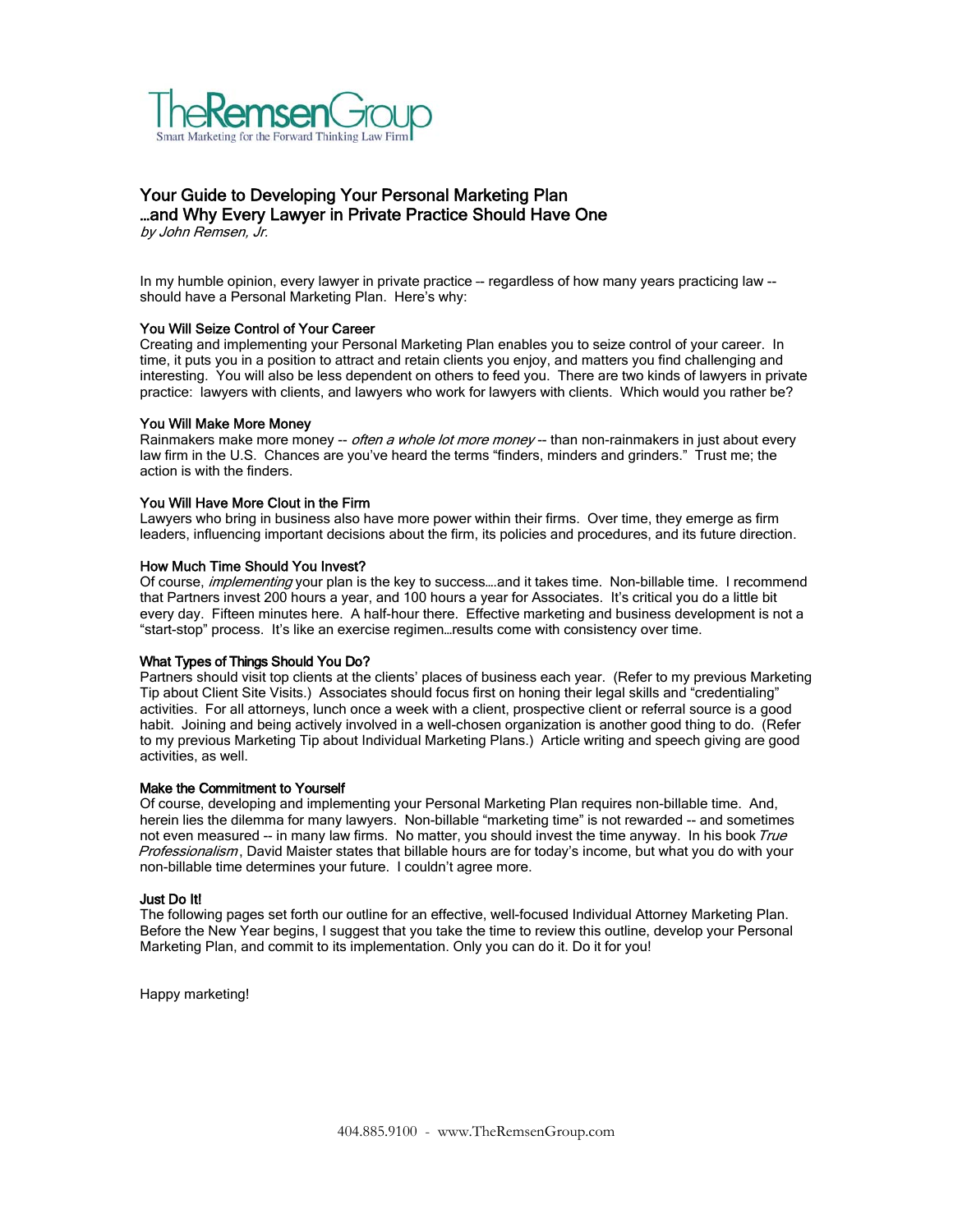

## INDIVIDUAL ATTORNEY MARKETING PLANS

Here are a few guidelines to help you develop your individual marketing plan. Of course, one of the main purposes of a written plan is to focus your time and attention on meaningful activities that will enhance your professional reputation and allow you build relationships with persons in a position to hire or refer you.

Your Individual Attorney Marketing Plan should:

#### • Play to Your Strengths and Personality

Not everyone is cut out to be the glad-handing social butterfly. Instead, you can help organize a firm event or write an article series for a trade publication.

#### • Be Consistent with Firm Goals and Objectives

Ideally, the firm first determines its strategic marketing goals and objectives. After that, individual attorney plans are developed to support and achieve them.

#### Focus Your Attention

Your time is valuable and should not be frittered away on random acts of lunch and golf. Rather, you should focus your attention strategically in activities that will enhance your credentials and allow you to build relationships with key individuals. A plan helps you be more proactive and eliminates distractions.

#### Be Simple and Realistic

Your plan should be realistic and achievable. Avoid the natural tendency to spread too thin. Keep it simple. Pick your top priorities and get them done.

#### Be as Specific as Possible

We're talking who, what, where and when...not general statements about getting closer to bankers or CPAs.

#### Motivate You

….to do the things you need to do in order to achieve long-term success for both you and the firm.

#### Change Over Time

Take a look at your plan every month. Are you doing what you said you would do? Take pride in your progress. Make adjustments as needed.

March 2012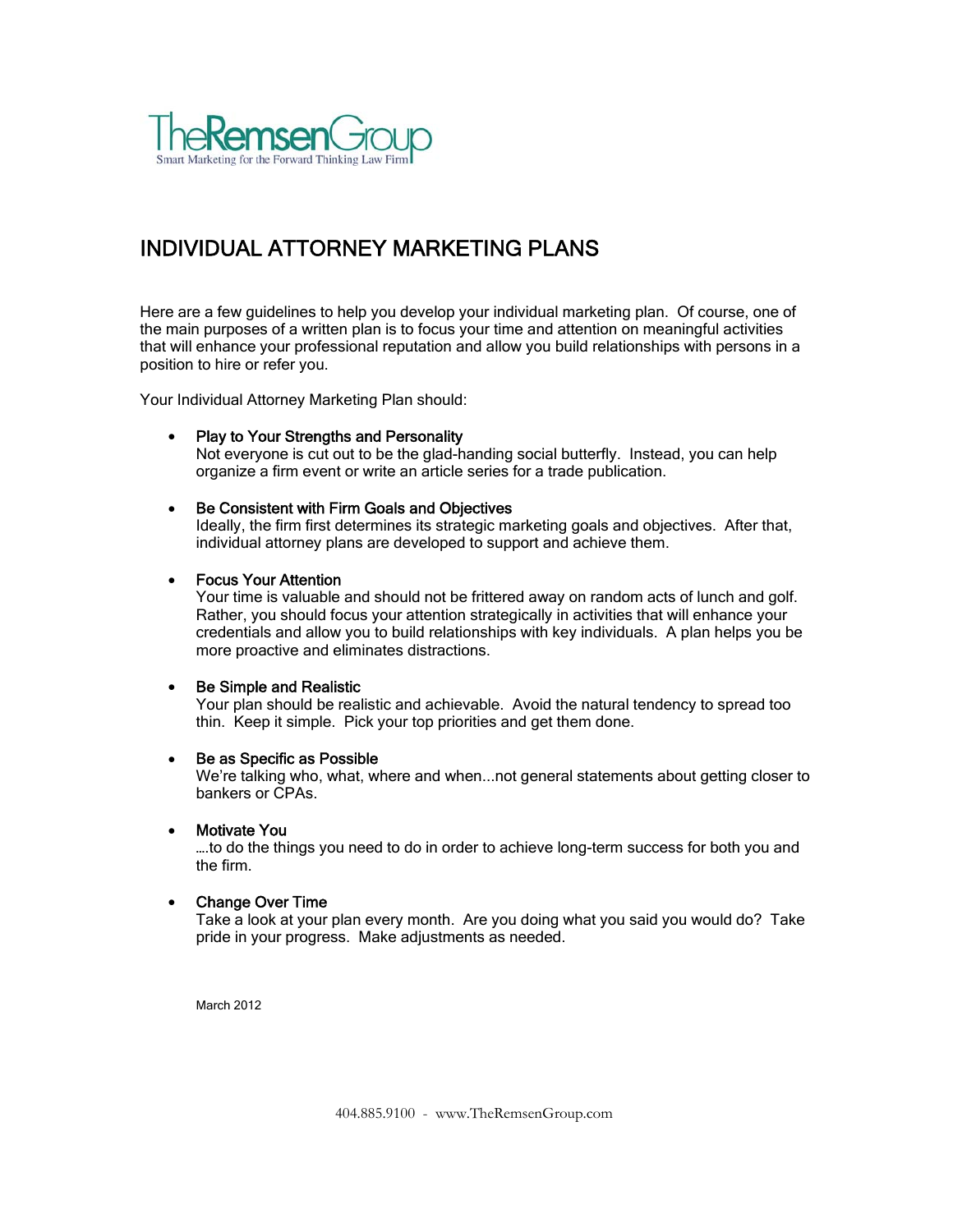

## INDIVIDUAL ATTORNEY MARKETING AND BUSINESS DEVELOPMENT PLAN

## NAME OF ATTORNEY:

## AREA(S) OF PRACTICE:

(the fewer, the better)

## **TARGET AUDIENCE(S):** \_\_\_\_\_\_\_\_\_\_\_\_\_\_\_\_\_\_\_\_\_\_\_\_\_\_\_\_\_\_\_\_\_\_\_\_\_\_\_\_\_\_

(the fewer, the better)

## **YOUR TOP FIVE CLIENTS**

List below your top five clients over the next 12 months. They need not be the biggest in terms of current revenue, but they provide lucrative, desirable legal work and there is strong potential for much more.

| <b>Client Name</b> | <b>Description of Matter(s)</b> | <b>Estimated Fees</b><br><b>Over Next 12 Months</b> |
|--------------------|---------------------------------|-----------------------------------------------------|
|                    |                                 |                                                     |
| 1)                 |                                 |                                                     |
|                    | 2) $\overline{\phantom{a}}$     |                                                     |
|                    |                                 |                                                     |
| 4)                 |                                 |                                                     |
| 5)                 |                                 |                                                     |

## **YOUR "A" LIST**

Next, list below *at least* 15 key contacts with whom you will proactively build and enhance your relationships over the next 12 months. These contacts may include existing clients, prospective clients and/or referral sources and be sure to include contacts(s) from the clients you listed above..

Recommended relationship building activities include Client Site Visits (for clients and referral sources), ongoing personal contact, hand-written notes, regular meeting dates, invitations to Firm-sponsored seminars, entertainment, holiday card/gift, birthday card, add contact to Firm's mailing list, etc.

> 1020 Rosedale Road - Atlanta, GA - 30306 404.885.9100 - www.TheRemsenGroup.com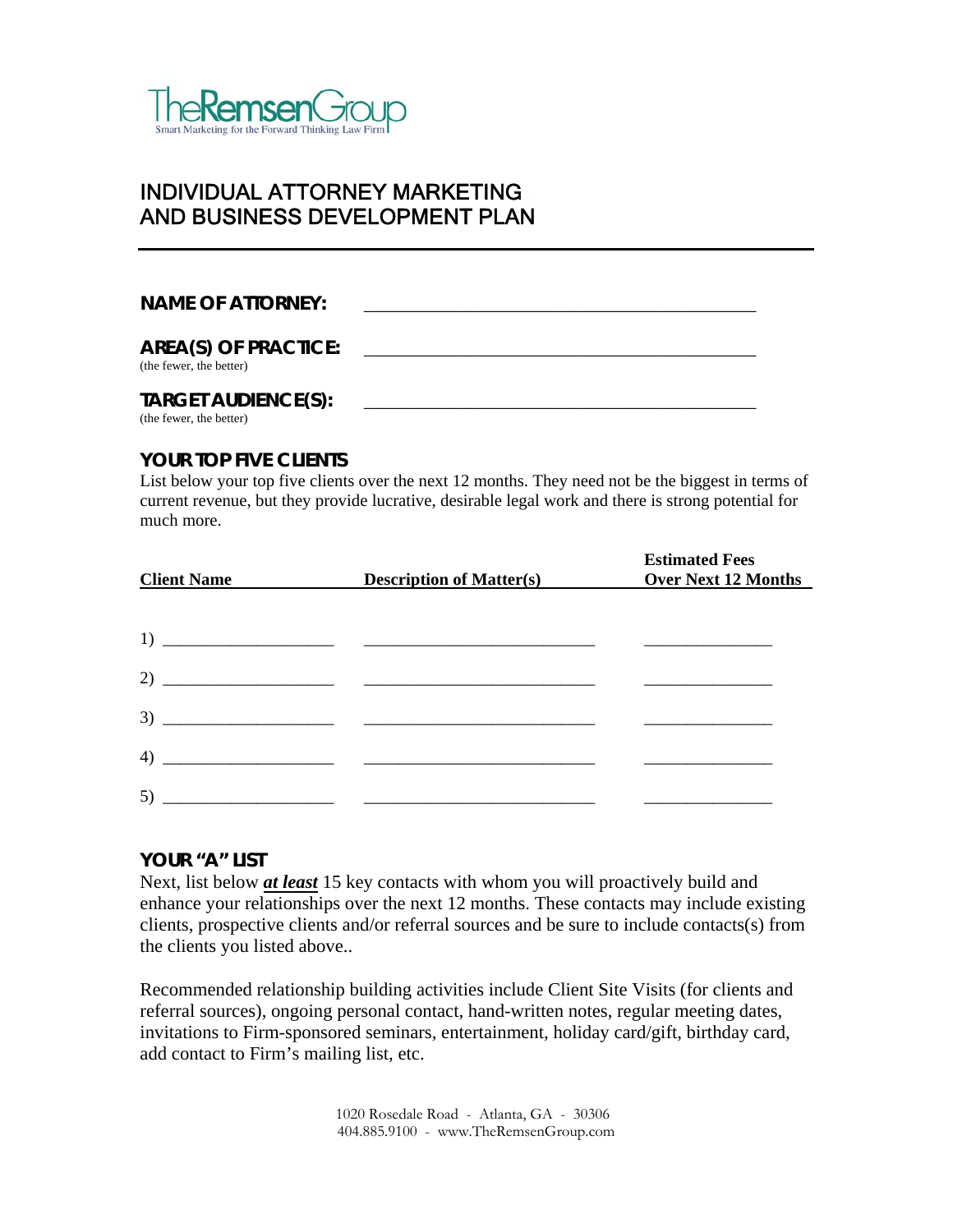## YOUR "A" LIST (Cont'd)

| <b>Name</b> | Company                                                                                                                                                                                                                                                                                                                                                                                                                                                                                                                                                                              | Relationship<br><b>Building Activities</b>                            |
|-------------|--------------------------------------------------------------------------------------------------------------------------------------------------------------------------------------------------------------------------------------------------------------------------------------------------------------------------------------------------------------------------------------------------------------------------------------------------------------------------------------------------------------------------------------------------------------------------------------|-----------------------------------------------------------------------|
|             |                                                                                                                                                                                                                                                                                                                                                                                                                                                                                                                                                                                      | <u> 1989 - Johann Barbara, martin a</u>                               |
|             | 2) $\overline{\phantom{a}}$ $\overline{\phantom{a}}$ $\overline{\phantom{a}}$ $\overline{\phantom{a}}$ $\overline{\phantom{a}}$ $\overline{\phantom{a}}$ $\overline{\phantom{a}}$ $\overline{\phantom{a}}$ $\overline{\phantom{a}}$ $\overline{\phantom{a}}$ $\overline{\phantom{a}}$ $\overline{\phantom{a}}$ $\overline{\phantom{a}}$ $\overline{\phantom{a}}$ $\overline{\phantom{a}}$ $\overline{\phantom{a}}$ $\overline{\phantom{a}}$ $\overline{\phantom{a}}$ $\$                                                                                                             | <u> 1989 - Johann Barn, mars an t-Amerikaansk ferstjer op de oars</u> |
|             |                                                                                                                                                                                                                                                                                                                                                                                                                                                                                                                                                                                      |                                                                       |
|             |                                                                                                                                                                                                                                                                                                                                                                                                                                                                                                                                                                                      | ______________________________                                        |
|             |                                                                                                                                                                                                                                                                                                                                                                                                                                                                                                                                                                                      |                                                                       |
|             | $\begin{tabular}{c} 6) \end{tabular} \begin{tabular}{@{}c@{}} \hline \multicolumn{3}{c}{} & \multicolumn{3}{c}{} & \multicolumn{3}{c}{} & \multicolumn{3}{c}{} \\ \hline \multicolumn{3}{c}{} & \multicolumn{3}{c}{} & \multicolumn{3}{c}{} & \multicolumn{3}{c}{} \\ \hline \multicolumn{3}{c}{} & \multicolumn{3}{c}{} & \multicolumn{3}{c}{} & \multicolumn{3}{c}{} \\ \hline \multicolumn{3}{c}{} & \multicolumn{3}{c}{} & \multicolumn{3}{c}{} \\ \hline \multicolumn{3}{c}{} &$                                                                                                | <u>experience</u> and the control of the control of                   |
|             |                                                                                                                                                                                                                                                                                                                                                                                                                                                                                                                                                                                      |                                                                       |
|             | $8) \begin{tabular}{ccc} \multicolumn{2}{c} {\textbf{5.5}} & \multicolumn{2}{c} {\textbf{5.5}} \\ \multicolumn{2}{c} {\textbf{6.5}} & \multicolumn{2}{c} {\textbf{6.5}} \\ \multicolumn{2}{c} {\textbf{6.5}} & \multicolumn{2}{c} {\textbf{6.5}} \\ \multicolumn{2}{c} {\textbf{6.5}} & \multicolumn{2}{c} {\textbf{6.5}} \\ \multicolumn{2}{c} {\textbf{6.5}} & \multicolumn{2}{c} {\textbf{6.5}} \\ \multicolumn{2}{c} {\textbf{6.5}} & \multicolumn{2}{c} {\textbf$                                                                                                               |                                                                       |
|             | $\begin{tabular}{c} 9) \end{tabular}$                                                                                                                                                                                                                                                                                                                                                                                                                                                                                                                                                |                                                                       |
|             |                                                                                                                                                                                                                                                                                                                                                                                                                                                                                                                                                                                      |                                                                       |
|             |                                                                                                                                                                                                                                                                                                                                                                                                                                                                                                                                                                                      |                                                                       |
|             | $12) \underline{\hspace{2cm} \underline{\hspace{2cm}}\hspace{2cm} } \underline{\hspace{2cm} } \underline{\hspace{2cm} } \underline{\hspace{2cm}}\hspace{2cm} } \underline{\hspace{2cm} } \underline{\hspace{2cm} } \underline{\hspace{2cm} } \underline{\hspace{2cm} } \underline{\hspace{2cm} } \underline{\hspace{2cm} } \underline{\hspace{2cm} } \underline{\hspace{2cm} } \underline{\hspace{2cm} } \underline{\hspace{2cm} } \underline{\hspace{2cm} } \underline{\hspace{2cm} } \underline{\hspace{2cm} } \underline{\hspace{2cm} } \underline{\hspace{2cm} } \underline{\hs$ |                                                                       |
|             | $\frac{13}{2}$                                                                                                                                                                                                                                                                                                                                                                                                                                                                                                                                                                       | <u> 1989 - Johann Barbara, martxa al</u>                              |
|             |                                                                                                                                                                                                                                                                                                                                                                                                                                                                                                                                                                                      |                                                                       |
|             | $\frac{15}{2}$                                                                                                                                                                                                                                                                                                                                                                                                                                                                                                                                                                       |                                                                       |

Activity Codes: G= Golf, FG=Football Game, BG=Baseball Game, L/D= Regular Lunch/Dinner, CSV= Client Site Visit, HP= Holiday Party, etc

> TheRemsenGroup 1020 Rosedale Road - Atlanta, GA - 30306<br>404.885.9100 - www.TheRemsenGroup.com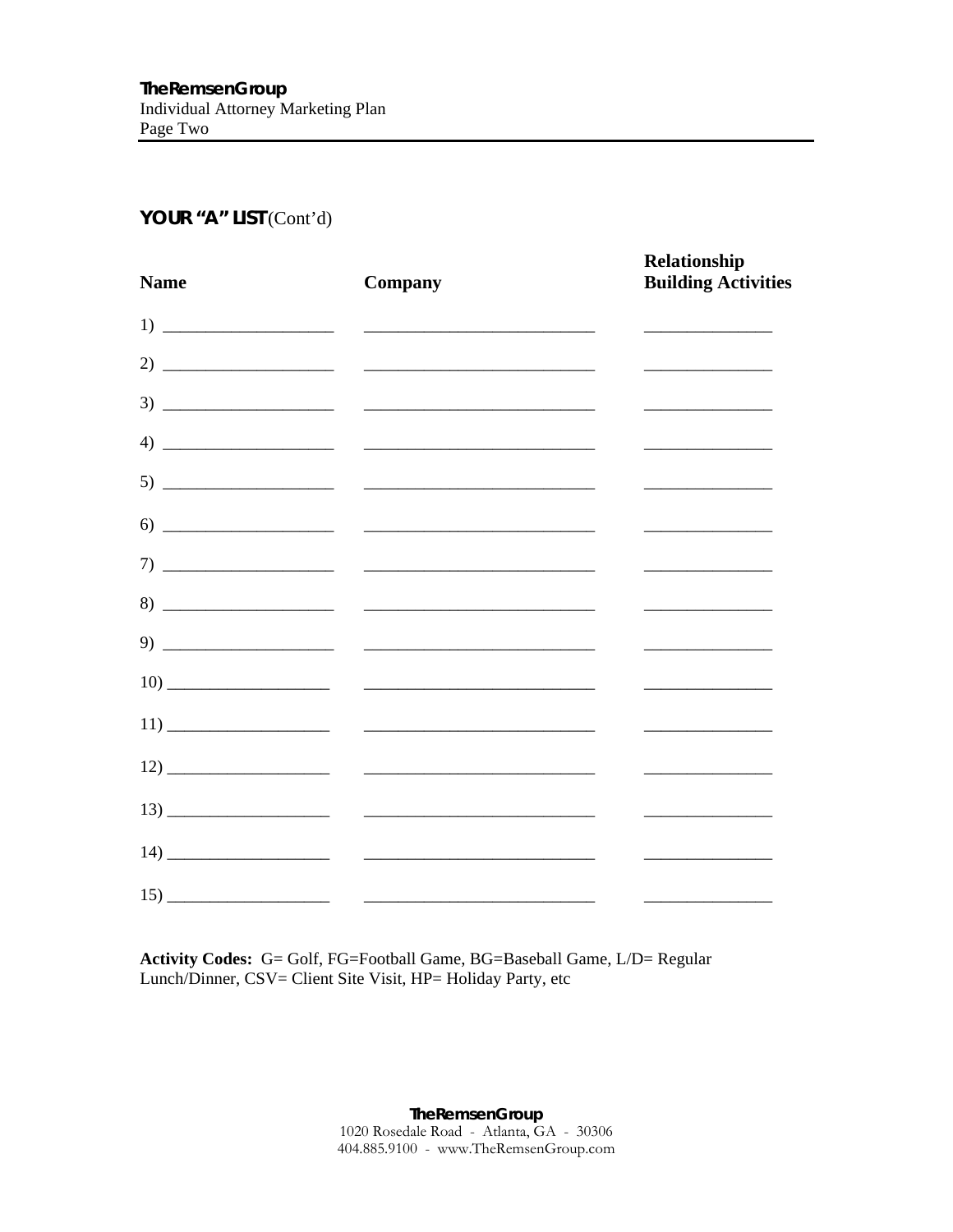## **ORGANIZATIONAL INVOLVEMENT**

List below the organizations to which you belong, your current level of involvement and your goals during the next 12 months.

| <b>Bar Associations</b><br>(List organizations by name) | <b>Current Involvement</b> | <b>Goals for Next 12 Months</b> |
|---------------------------------------------------------|----------------------------|---------------------------------|
|                                                         |                            |                                 |
|                                                         |                            |                                 |
| <b>Industry Associations / Other Organizations</b>      |                            |                                 |
|                                                         |                            |                                 |
|                                                         |                            |                                 |

## **SPEECHES AND SEMINARS**

List below any speeches you intend to present, or seminars at which you will speak during the next 12 months.

| Organization | <b>Topic</b> | <b>Date</b> |
|--------------|--------------|-------------|
|              |              |             |
|              |              |             |
|              |              |             |
|              |              |             |

## **BY-LINED ARTICLES**

List below any by-lined articles you intend to write during the next 12 months.

| <b>Publication</b> | <b>Topic</b> | <b>Date</b> |
|--------------------|--------------|-------------|
|                    |              |             |
|                    |              |             |

**TheRemsenGroup**  1020 Rosedale Road - Atlanta, GA - 30306 404.885.9100 - www.TheRemsenGroup.com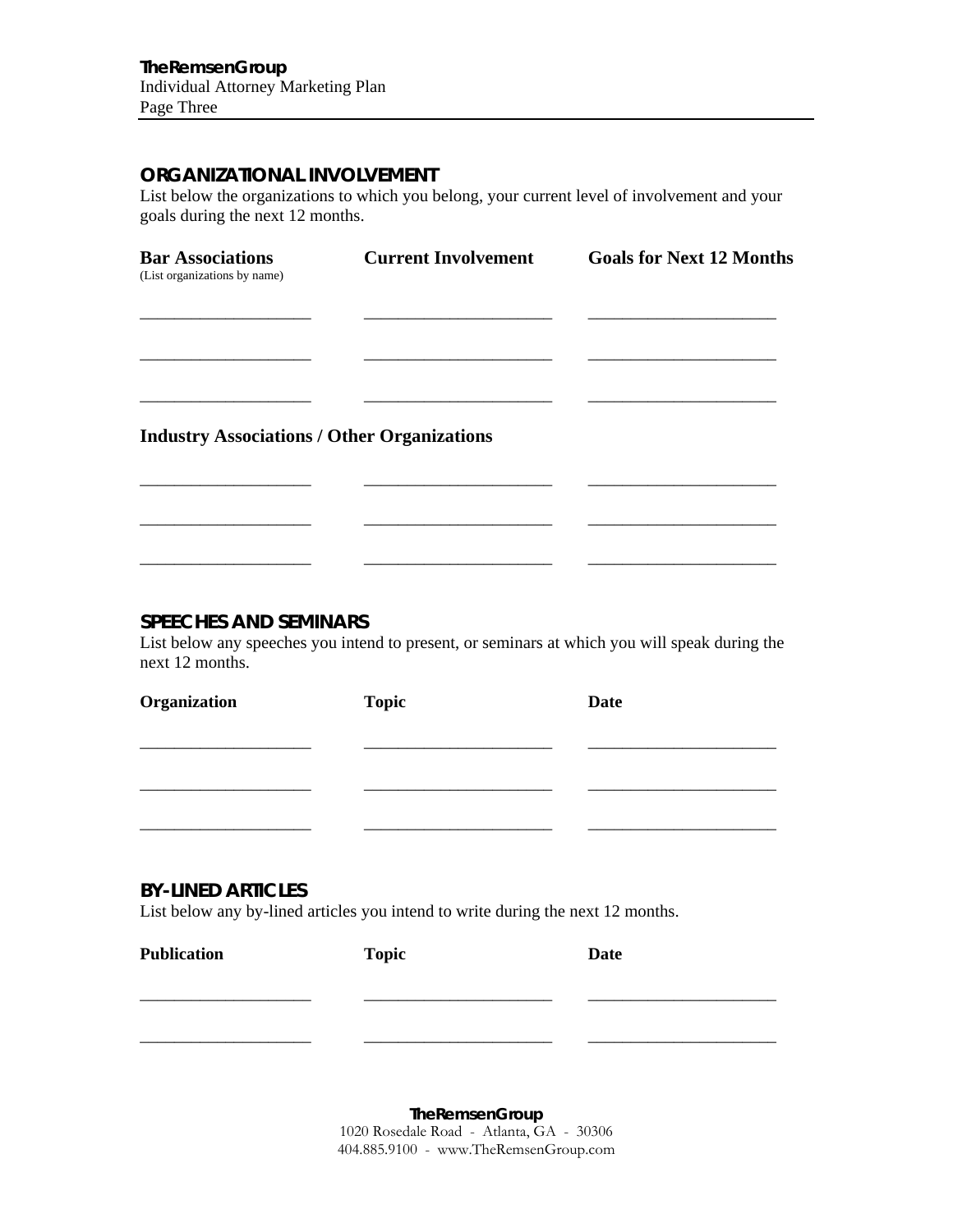## **ONLINE PRESENCE AND SOCIAL MEDIA**

Indicate below the online networks and directories where you maintain a current and active profile.

| LinkedIn            | Martindale.com  |  |
|---------------------|-----------------|--|
| FindLaw             | <b>Chambers</b> |  |
| <b>Best Lawyers</b> | <b>JD</b> Supra |  |
| Other               |                 |  |

## **OTHER CONTRIBUTIONS TO FIRM'S MARKETING GOALS AND OBJECTIVES**

Please list below any additional contributions you intend to make to the Firm's marketing program over the next 12 months.

## **YOUR STRENGTHS AS A MARKETER**

Finally, please rate what you think your strengths are as a marketer on a 1-10 scale with 10 as the highest score.

|                              | Poor |  |  |                   |  | <b>Excellent</b>     |
|------------------------------|------|--|--|-------------------|--|----------------------|
| One-on-One Interaction       |      |  |  |                   |  | 1 2 3 4 5 6 7 8 9 10 |
| Organizational Involvement   |      |  |  |                   |  | 1 2 3 4 5 6 7 8 9 10 |
| Personal Networking          |      |  |  |                   |  | 1 2 3 4 5 6 7 8 9 10 |
| <b>Public Speaking</b>       |      |  |  |                   |  | 1 2 3 4 5 6 7 8 9 10 |
| <b>Writing Articles</b>      |      |  |  |                   |  | 1 2 3 4 5 6 7 8 9 10 |
| Event Organization           |      |  |  |                   |  | 1 2 3 4 5 6 7 8 9 10 |
| Other (please specify ______ |      |  |  | 1 2 3 4 5 6 7 8 9 |  | - 10                 |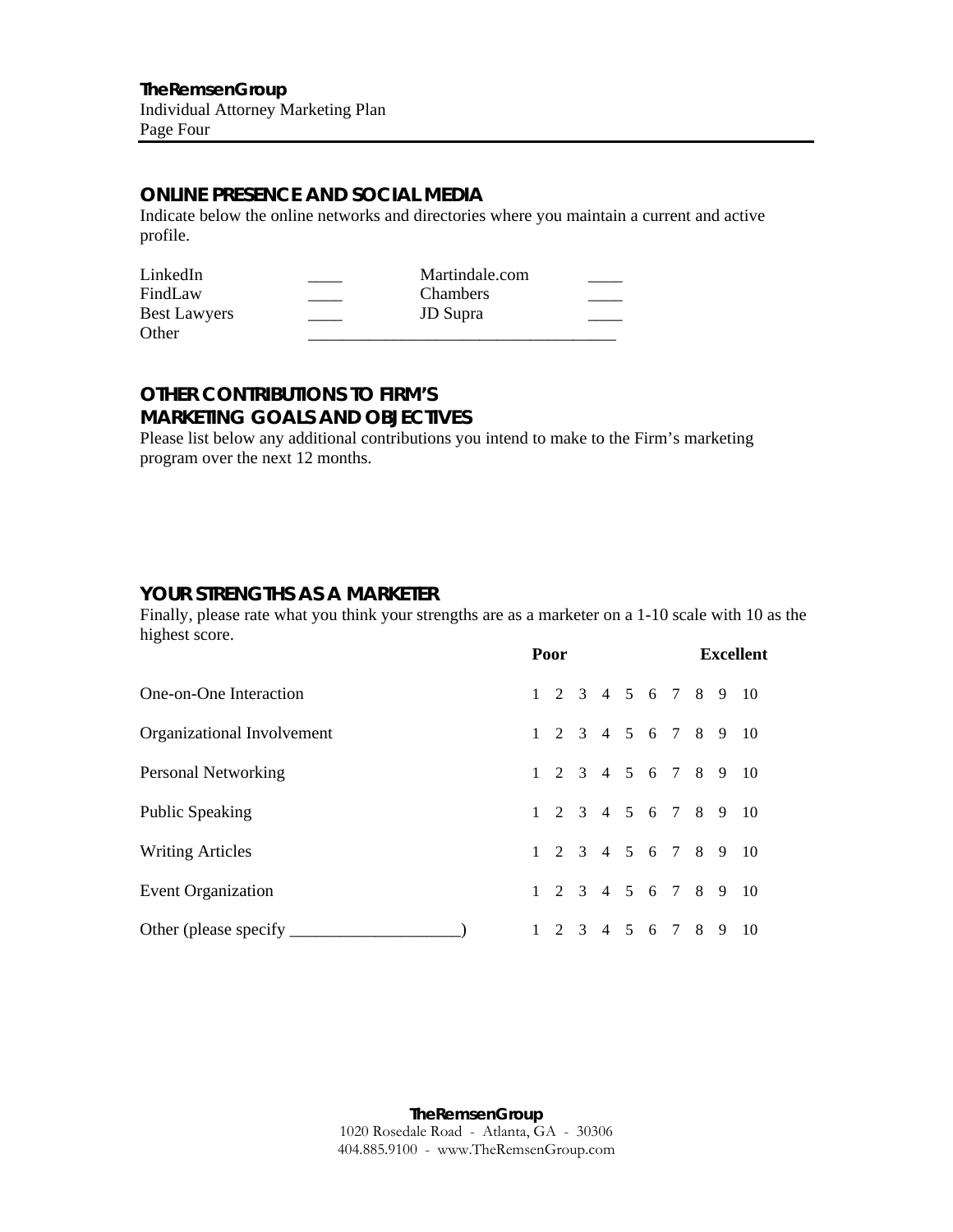## **TIME COMMITMENT**

Please indicate the total number of hours you intend to devote to marketing and business development activities over the next 12 months.

 $\frac{1}{2}$  hours

## **BUDGET REQUESTED**

Please indicate the dollars you are requesting for marketing and business development activities over the next 12 months.

**\$ \_\_\_\_\_\_\_\_\_\_\_\_\_\_\_** 

**SIGNATURE:** \_\_\_\_\_\_\_\_\_\_\_\_\_\_\_\_\_\_\_\_\_\_\_\_\_\_\_\_\_\_\_\_\_\_\_\_\_\_\_\_\_\_\_\_

DATE:

© 2012, TheRemsenGroup

**TheRemsenGroup**  1020 Rosedale Road - Atlanta, GA - 30306 404.885.9100 - www.TheRemsenGroup.com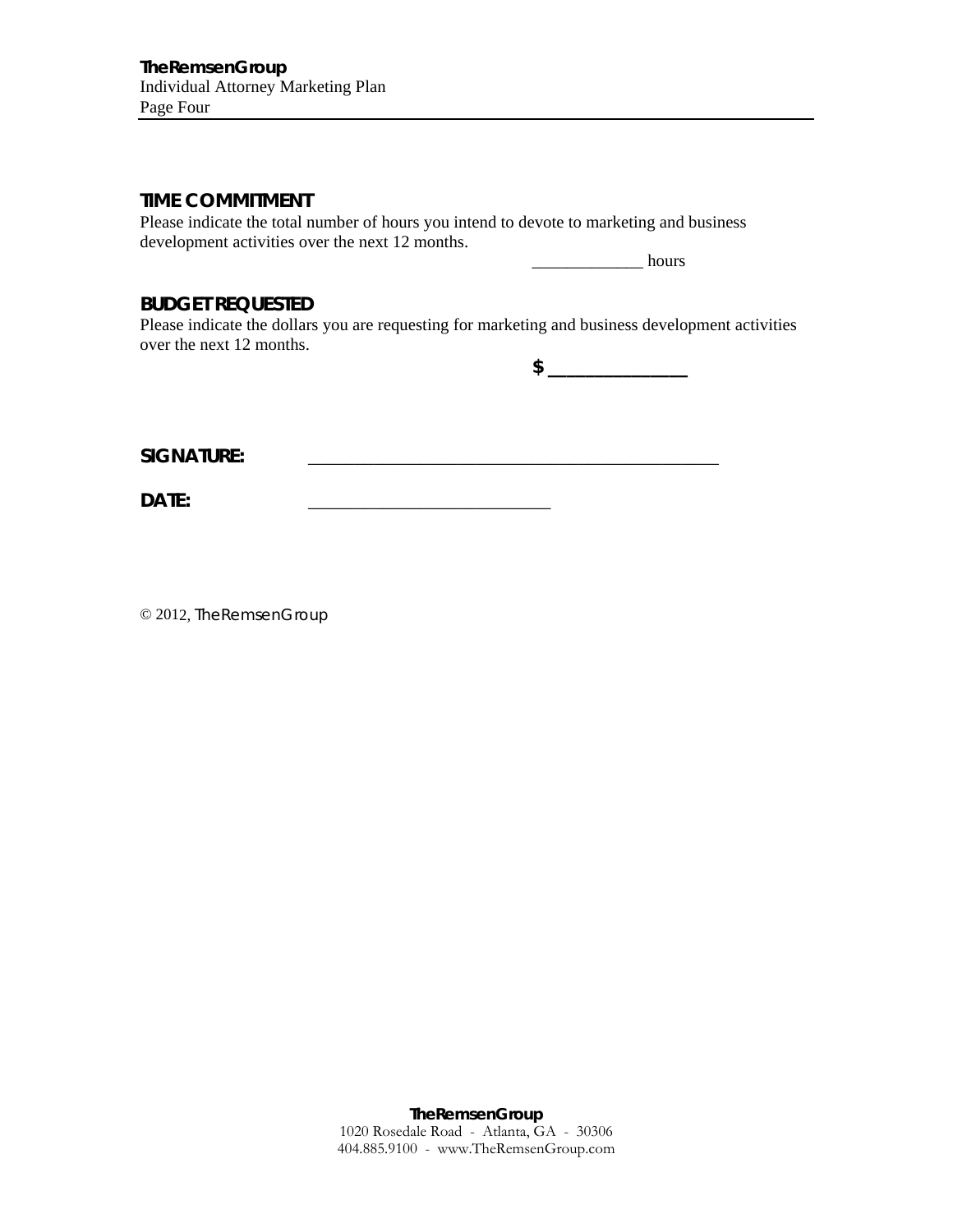Law Office Management Series

## **MARKETING** THE LAW FIRM: **Business Development** Techniques

Sally J. Schmidt

President Sally Schmidt Consulting, Inc. Burnsville, Minnesota

1994 (Date originally published: 1991)

Law Journal Seminars-Press 345 Park Avenue South New York, New York 10010

> 00613  $(Rel. 3)$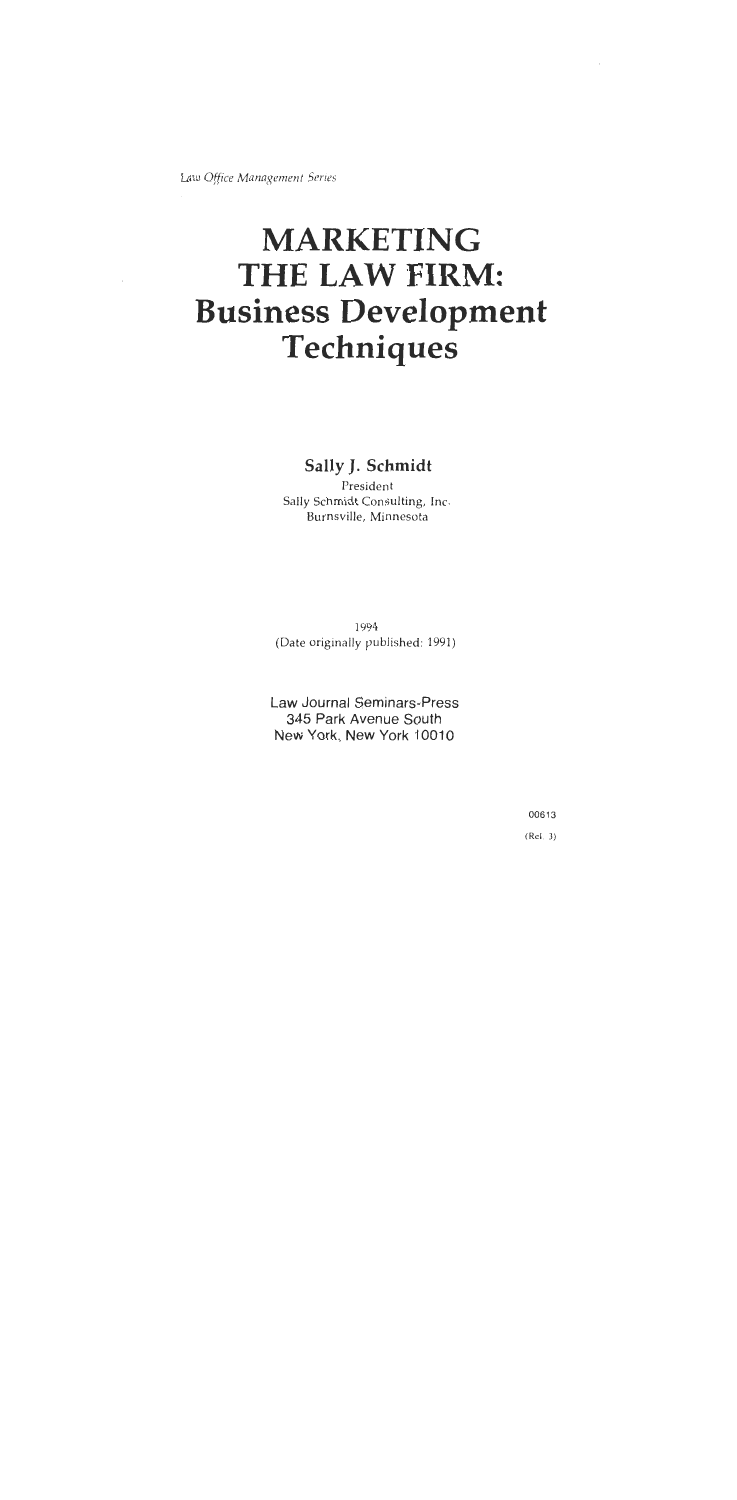#### § 12.03 Individual Lawyer Marketing Plans

As firms spend more time on marketing, it becomes increasingly apparent that for their marketing efforts to be successful, individual attorneys must play an active role in implementation. One activity which gets each lawyer involved in marketing is individual marketing plans. A survey of law firm marketing efforts reported that 41% of the firms engaged in marketing are presently using individual marketing plans for their lawyers.<sup>1</sup>

#### [1]-Justification for Individual Marketing Plans

There are many reasons for having each lawyer develop his or her own personal marketing plan. First, personal marketing efforts are something each individual can do to further him or herself while at the same time contributing to the greater good (of the firm). Everyone should be doing something. Having a personal marketing plan enables lawyers to take control of their own destinies, and there is no place where this is easier than in a law firm. Individualism and entrepreneurialism generally are encouraged; development and control of business generally is rewarded.

Second, it is important for each individual to have long-term goals. Real marketing results may not be seen for years (i.e., in the form of new business); the development of some business—new clients or new areas of practice – can take five years or more. If lawyers do not continually "plant seeds," they will not reap the rewards as they proceed through their careers.

Third, there are many roles to play in marketing. Not everyone is good at (or enjoys) entertaining clients. Some attorneys are good writers; others enjoy making presentations. Individual plans will allow lawyers to tailor their business development efforts to their interests, strengths, practices and contacts.

#### [2]-Benefits of Individual Marketing Plans

If lawyers are encouraged or expected to undertake marketing/ business development activities, having them write down their plans of action will provide several benefits:

<sup>&</sup>lt;sup>1</sup> The results of the survey are reported in "The State of Law Firm Marketing: 1992" (Sally Schmidt Consulting, Inc. 1992).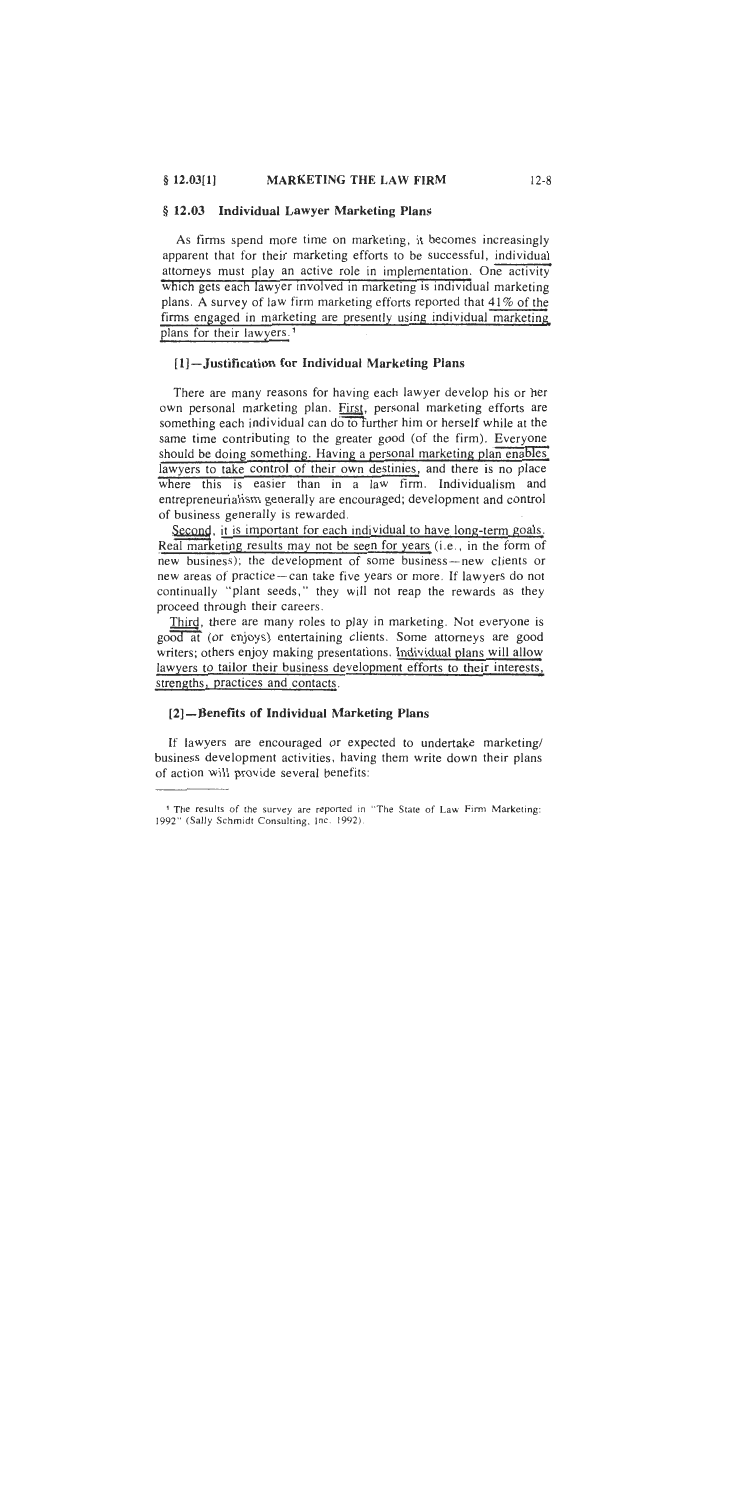#### **ACCOUNTABILITY & INVOLVEMENT**  $12-9$  $$12.03[2]$

[a]-Focusing Efforts. There are many opportunities facing attorneys—interesting practice areas; potentially profitable clients; possible activities to perform. Yet with the demands of the practice, most lawyers have limited time, energy and resources to devote to marketing.

In addition, this is the age of specialization. The increasing level of competition and the sophistication of clients require that attorneys concentrate their practices. These facts point to the need for each lawyer to focus his or her efforts and resources on those areas which are most likely to produce results.

[b]-Forcing an Analysis. Going through the planning process will require the lawyers to take an inventory of themselves and their current situation: their strengths, weaknesses and interests; their competitors; the firm; their contacts; etc. Since planning is an annual effort, it will give the attorneys an opportunity to regularly and systematically survey the future: What trends, opportunities or threats exist? What events or situations can the firm capitalize on?

Individual planning will help attorneys spot potential threats to their practice or clientele, as well as anticipate needs for new services or other opportunities. This will allow the firm to act, versus react, and to maximize the effectiveness of the lawyers' activities.

 $[c]$  – Committing to a Course of Action. Once the lawyers have plans, they are able to set a course and avoid the distractions of perceived opportunities or new ideas which may arise. Every lawyer will have times when client demands are all consuming, but when the urgency subsides, the lawyer will have something in writing which guides him or her back on course.

This is not to say that a plan is inflexible. If a truly outstanding or attractive opportunity arises - a hot prospect, an idea for a seminar, or a new practice opportunity, for example -- it may be something the firm should consider and act upon. Having a written plan simply requires that the decision to divert and pursue another opportunity is done consciously, and is weighed thoughtfully against a recorded document.

[d]-Providing a Yardstick for Measurement. Finally, and perhaps most importantly, a written plan will provide a way for lawyers to evaluate the results of their efforts. Many attorneys undertake marketing activities and later wonder if they have been effective. A written plan-if done correctly-will provide a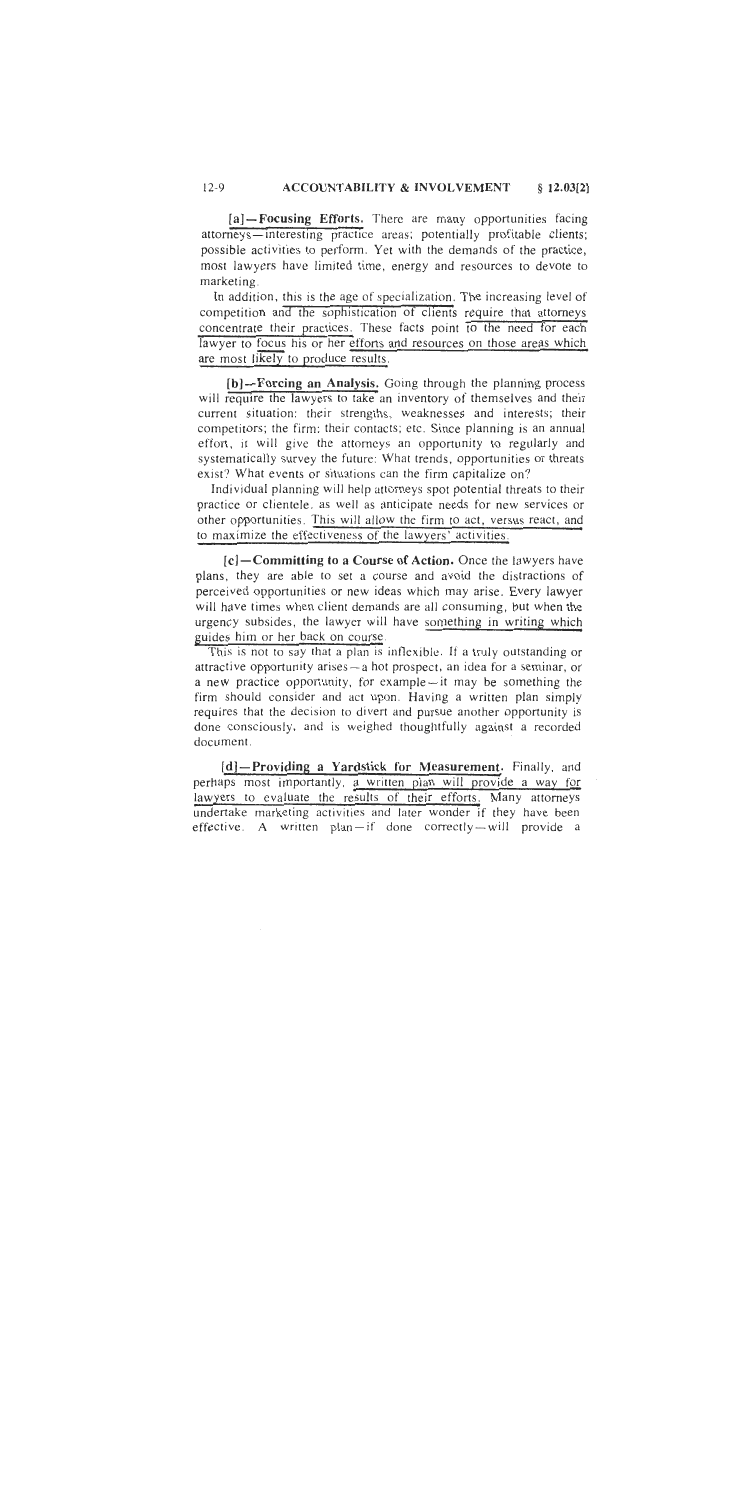#### $$12.03[3]$ **MARKETING THE LAW FIRM**  $12 - 10$

measurement tool because it requires developing and stating specific, measurable objectives against which progress can be evaluated. Upon completion of an activity, project or year, the lawyer can determine whether the program was effective and/or produced the intended results.

#### [3]-The Individual Planning Process

[a]-Situation Analysis. The first phase in planning is to do a situation analysis; the same holds true for individual planning. This would involve an analysis of external factors (threats, opportunities, commitments and contacts) as well as a personal analysis of the lawyer's strengths, weaknesses and skills.

As a first step, most lawyers would benefit from outlining their strengths and weaknesses in each of the following internal (i.e., personal) areas:

(1) Practice Areas/Expertise: For example, a litigator may recognize his experience in construction litigation as a strength, and lack of trial experience as a weakness.

(2) Marketing-Related Skills: A lawyer may see his writing skills as a strength, and public speaking as a weakness.

(3) Firm Activities/Reputation: The lawyer may perceive as a strength her participation on the firm's recruiting committee, and the firm's lack of visibility in the tax area as a weakness.

(4) Clientele/Markets Served: An attorney may see a strength in the number of health care clients with whom he has worked, but a weakness in having failed to develop personal relationships with key managers at these client entities.

(5) Other: Personal: A lawyer may consider her writing skills and enjoyment of history as strengths, while her time management skills as a weakness.

As a second step, the lawyers should conduct an "external" analysis, identifying opportunities and threats in the following areas:

(1) Practice Areas: The litigator may feel that an opportunity exists in environmental related practice areas, but that alternative dispute resolution techniques are definite threats.

(2) Clientele/Markets: A lawyer may feel that the construction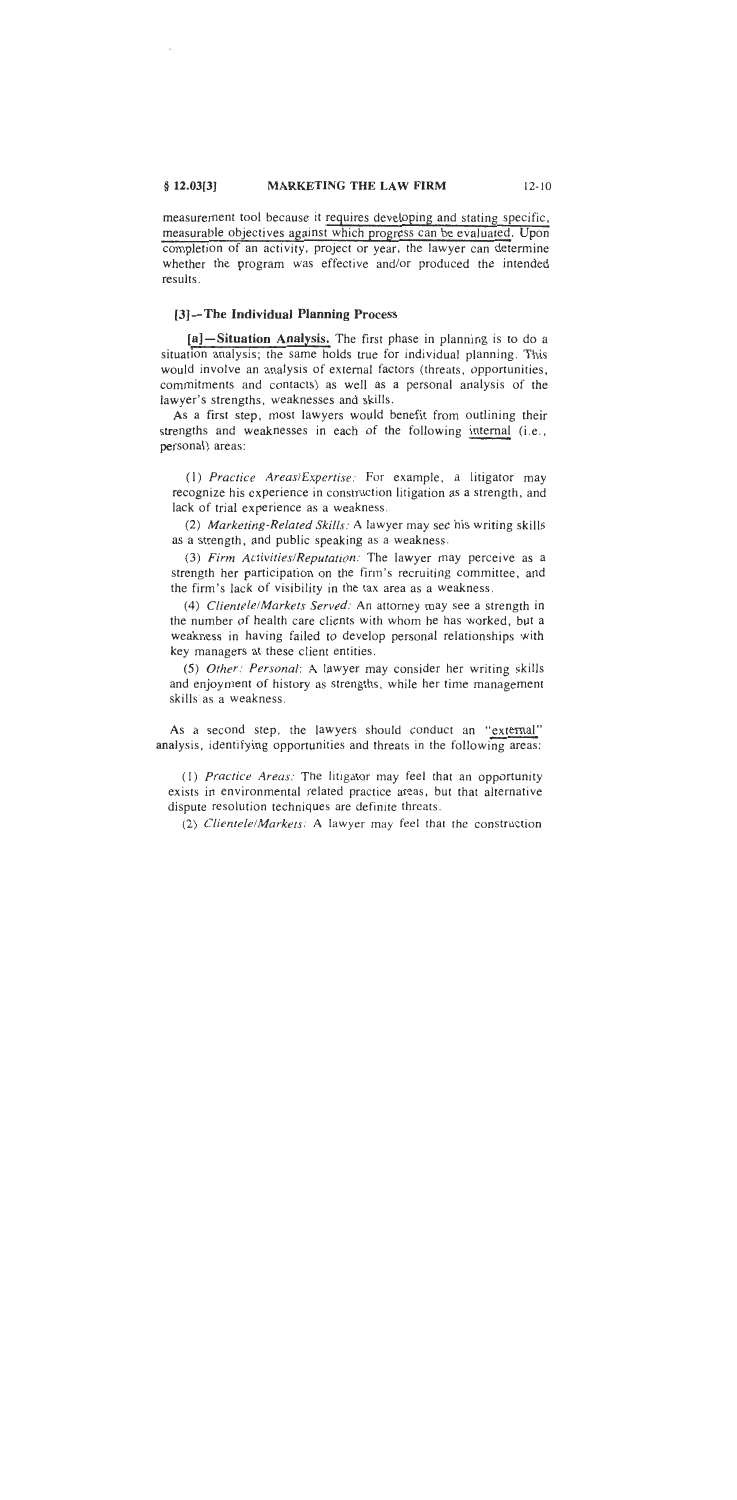#### $12 - 11$ **ACCOUNTABILITY & INVOLVEMENT**  $$12.03[3]$

industry in his geographic area is facing an economic upturn, but that client efforts to bring more litigation work in-house is a threat.

(3) Competition: The lawyer may feel that XYZ law firm is a definite threat, because of its broad base of clients in the construction area, but that its lack of a strong reputation presents an opportunity.

(4) Other: Political, Economic, Social: A litigator feels that renewed government interest or emphasis in antitrust issues may present an opportunity among his targeted clientele, but that legislation to contain the cost of litigation would hurt the practice overall.

The third and final step in the situation analysis is to identify key resources for the attorney's plan:

(1) Publications read by targeted clients or referral sources (for article placement, advertising, information or listings).

(2) Associations or organizations consisting of or attended by targeted clients/referral sources (for speeches, leadership, education or other activity).

(3) Key contacts such as clients, prospective clients, referral sources, and others, such as trade association leaders (for potential business, referrals, services, information or other assistance).

[b]-Mission. After the lawyer has identified/analyzed his or her situation, the second phase of personal planning involves writing a mission. A mission for the firm explains why it is in business; similarly, a mission for a lawyer should explain why he or she is in the practice of law. It is a long-term statement which explains where the lawyer wants the practice to go. In one law firm which encouraged its lawyers to plan, one attorney's mission was to become a bankruptcy judge; another an in-house counsel; still another to concentrate his practice in the area of franchising and small businesses; and finally another to develop a practice working with women and minorityowned businesses.

[c]-Long-Term Goals. With a mission outlined, the third phase of planning is to identify some long-term goals, which are basically steps toward the mission. They are things unlikely to be achieved within a year's time.

Long-term goals may include: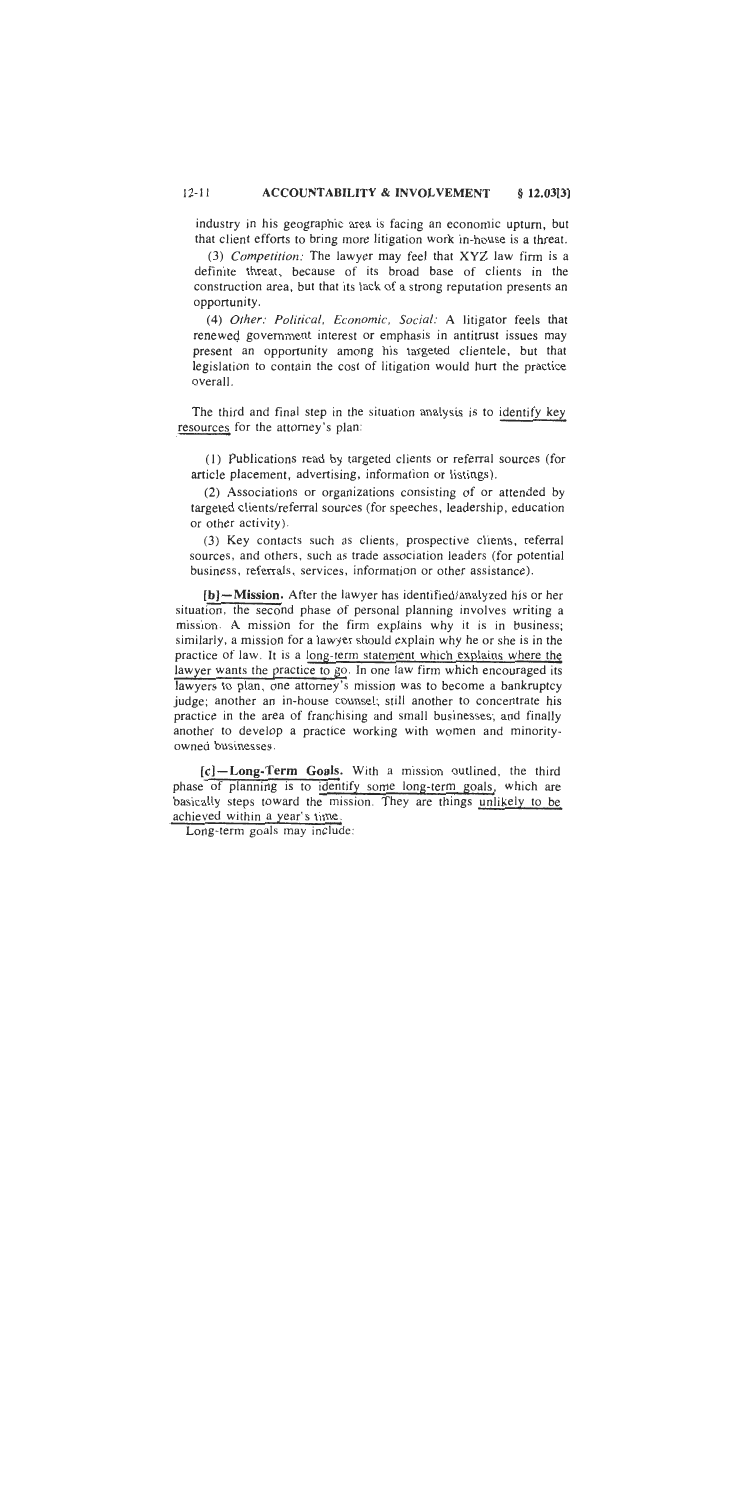#### $$12.03[3]$ **MARKETING THE LAW FIRM**

 $12 - 12$ 

(1) Improving profitability or productivity;

(2) Developing a new practice area;

(3) Developing new clients in a specific area of practice;

(4) Increasing knowledge of or "specialization" in an area;

(5) Improving communications with clients;

(6) Improving personal skills (e.g., becoming a better public speaker):

(7) Becoming an acknowledged "expert" in an area; and

(8) Gaining visibility in a certain area.

[d]-Objectives. Since goals are of a long-term nature, the fourth phase in planning is to list some objectives—things the lawyers will do in the next year to work toward their long-term goals. Objectives are short-term, quantifiable, and measurable. They also should be realistically attainable.

Since they need to be quantified, objectives may include:

(1) Hours worked or spent on an activity (e.g., billable activities, professional activities, administrative activities, marketing, research, education, etc.);

(2) Increased revenues in an area;

- (3) New clients/number of matters obtained in an area;
- (4) Number of communications with clients;
- (5) Number of articles written; and
- (6) Number of presentations made.

[e]-Strategies. The fifth phase of planning is the development of strategies. Strategies are the link between objectives—the things which a lawyer would like to do in one year—and the detailed action plan of how it will be done. Strategies are methods for achieving the objectives. To illustrate, each of the following objectives could be met with a number of different strategies:

If the objective is:

Increasing visibility by getting media mention two times regarding the lawyer's skills in the banking area.

#### Strategies could include:

- (1) Writing articles
- (2) Making speeches and getting quoted
- (3) Taking a leadership role in an association
- (4) Cultivating a relationship with an editor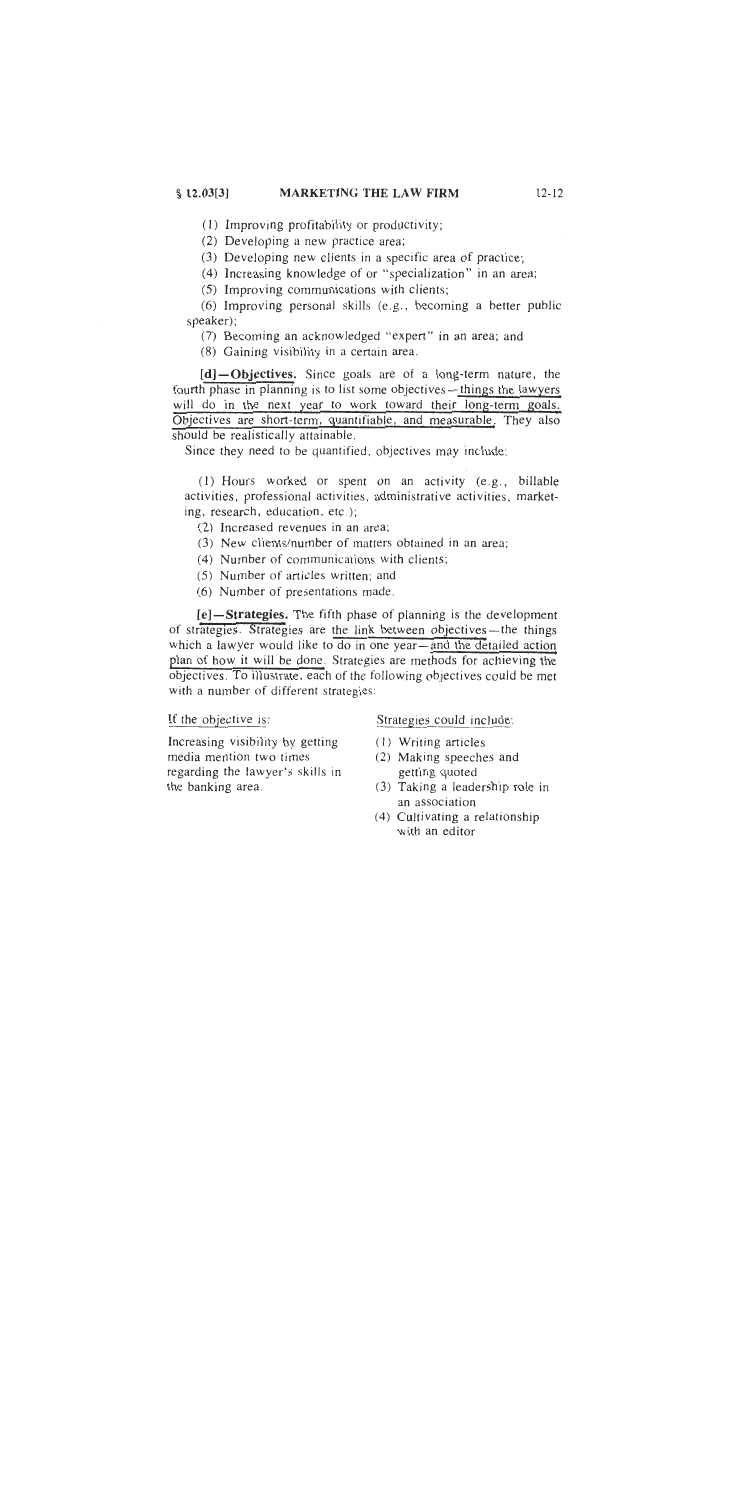#### $12 - 13$ **ACCOUNTABILITY & INVOLVEMENT**  $§$  12.03[3]

Communicating with clients three times regarding changes or updates in the law.

Building a practice in patent law, increasing the number of clients using this service by  $10\%$ .

Specializing or building expertise in the area of franchising by spending 100 hours on development.

- (1) Newsletters
- (2) Client communiques
- (3) Seminars
- $(4)$  Proposals
- (5) Letters/Memoranda
- (6) Telephone calls
- (7) Presentations
- (8) Entertainment
- (1) Taking the patent bar
- (2) Hiring a lateral attorney in patent law
- $(3)$  Merging
- (4) Using paraprofessionals
- (5) Taking Continuing Legal **Education** courses
- (6) Improving technology
- (7) Providing in-house training
- (1) Working with a mentor in this area
- (2) Taking Continuing Legal **Education** courses
- (3) Watching videotapes
- (4) Conducting research
- (5) Participating in bar association activities
- (6) Writing articles
- (7) Making speeches

[f]-Individual Marketing Action Plan, The last, and perhaps most important, phase in planning is translating the attorneys' research and ideas into detailed, written action plans. This involves establishing priorities which capitalize upon strengths, build upon weaknesses, and cultivate contacts.

The individual attorney marketing action plan should identify very specific activities to be undertaken, who has responsibility, the deadline for completion, and what the budget (time and/or money) will be. Examples of good action plan items include: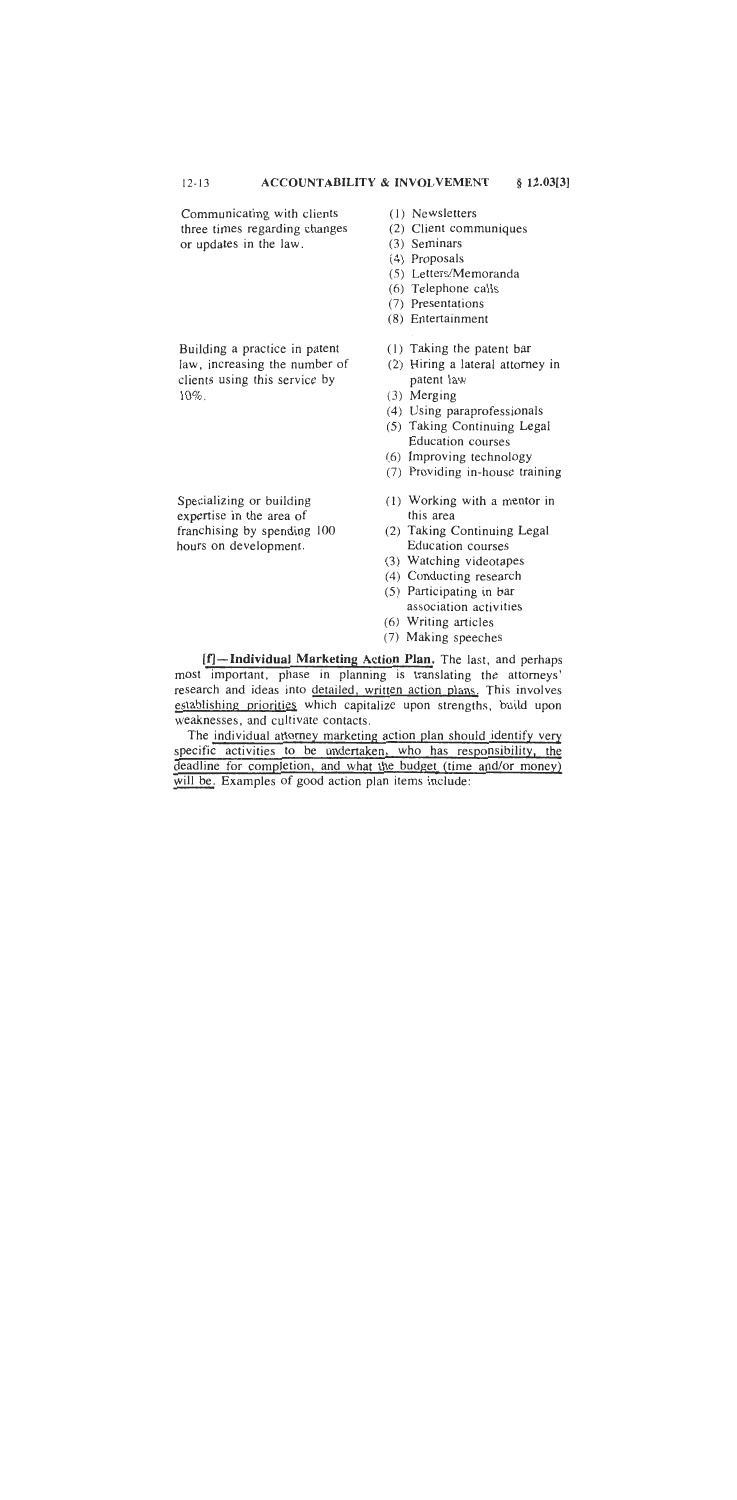#### $$12.03[3]$ **MARKETING THE LAW FIRM**

(1) Take a CLE course in arbitration and mediation techniques by September 1.

(2) Entertain Mr. Smith of XYZ company once each quarter.

(3) Write an article on condemnation for a real estate publication by March 31.

At a minimum, each lawyer should identify:

(1) One activity to demonstrate substantive expertise (e.g., article, speech, seminar, brochure);

(2) An organization in which to become visible or a leader (e.g., civic, community, charitable, bar, trade, or industry);

(3) A method of skill or expertise development, substantive or marketing-related (e.g., continuing legal education, a book, a seminar, etc.); and

(4) A list of contacts with whom to network or from whom to develop business (including existing clients, potential clients, and referral sources).

A sample of an Individual Marketing Plan form is included as Table  $12.1.$ 

#### **Table 12.1**

#### **INDIVIDUAL MARKETING COMMITMENTS**

A. FACE TO FACE CONTACT: clients, prospects & referral sources

(List a minimum of three)

- $\Box$  Client surveys/Audit
- $\Box$  Entertainment (e.g., lunch, dinner, etc.)
- $\Box$  Introductions
- $\Box$  Jointly sponsored programs
- $\Box$  Audits of procedures
- $\Box$  In-house training/Workshops

 $\Box$  Seminar

- $\Box$  Get togethers
- $\Box$  Open houses
- $\Box$  Meetings
- $\Box$  Hosting industry meetings
- $\Box$  Visits/Internships

 $12 - 14$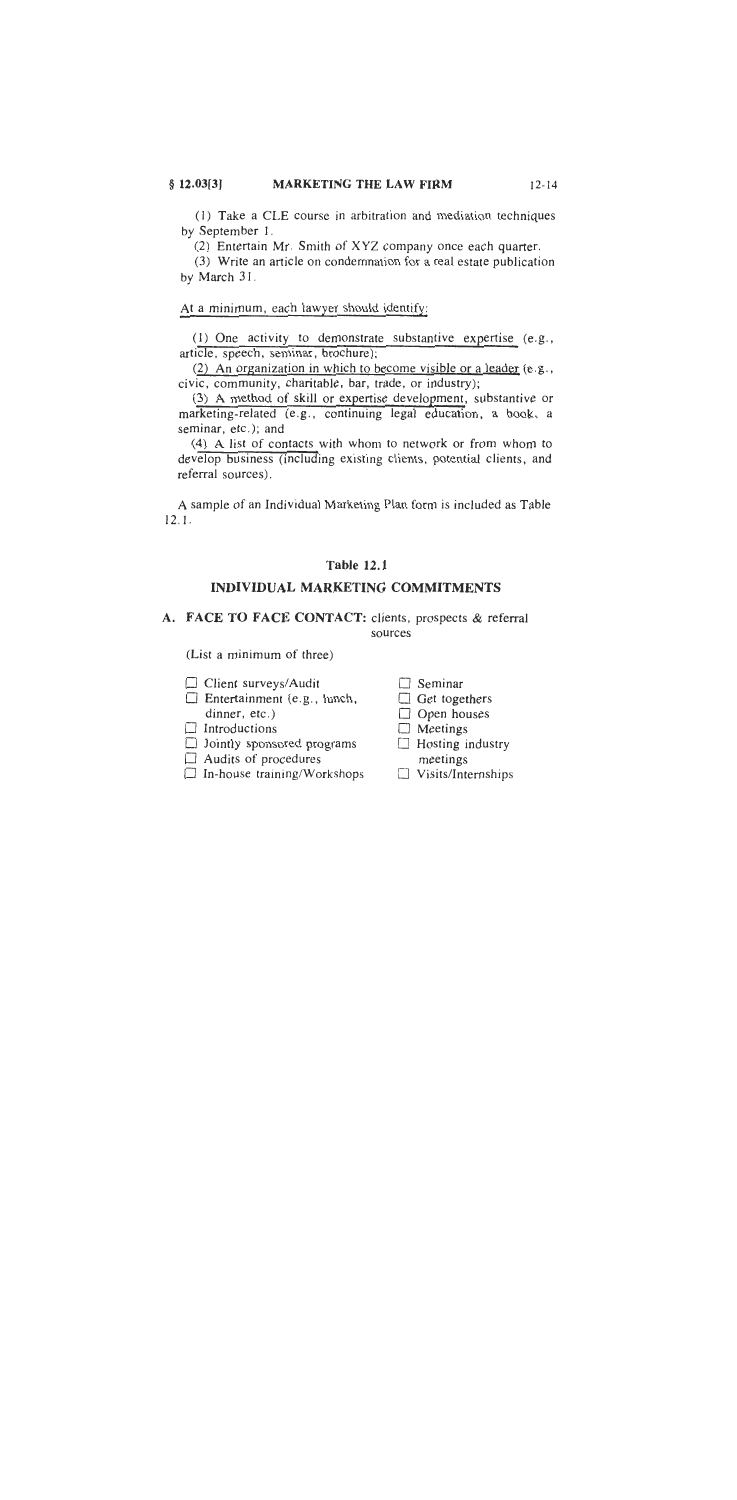| $12 - 15$     | <b>ACCOUNTABILITY &amp; INVOLVEMENT</b> |                              | $§$ 12.03[3]                        |
|---------------|-----------------------------------------|------------------------------|-------------------------------------|
| <b>PERSON</b> | <b>PROPOSED</b><br><b>ACTIVITY</b>      | <b>TARGET</b><br><b>DATE</b> | <b>PROPOSED</b><br><b>FOLLOW UP</b> |
|               |                                         |                              |                                     |
|               |                                         |                              |                                     |
|               |                                         |                              |                                     |
|               |                                         |                              |                                     |
|               |                                         |                              |                                     |

## **B. REPUTATION/CREDIBILITY/VISIBILITY**

(List a minimum of one)

| Writing articles             |                                     |               | Communiques/             |
|------------------------------|-------------------------------------|---------------|--------------------------|
| Firm newsletter              |                                     |               | Legal updates            |
| Teaching                     |                                     | Seminars      |                          |
|                              | Jointly sponsored programs          |               | Announcements            |
|                              | Hosting industry meetings           |               | Press releases/Publicity |
| Speaking                     |                                     |               | Internal memoranda       |
|                              | Industry research/Promotion         |               | Advertisements           |
| $\Box$ Communicating results |                                     |               | Listings in directories  |
|                              | $\Box$ Sending articles of interest |               | Direct mail              |
|                              |                                     |               |                          |
| TARGET                       |                                     |               |                          |
| <b>AUDIENCE OR</b>           | <b>PROPOSED</b>                     | <b>TARGET</b> | <b>PROPOSED</b>          |
| <b>PUBLICATION</b>           | <b>ACTIVITY</b>                     | DATE          | FOLLOW UP                |
|                              |                                     |               |                          |
|                              |                                     |               |                          |
|                              |                                     |               |                          |
|                              |                                     |               |                          |
|                              |                                     |               |                          |
|                              |                                     |               |                          |
|                              |                                     |               |                          |
|                              |                                     |               |                          |
|                              |                                     |               |                          |
|                              |                                     |               |                          |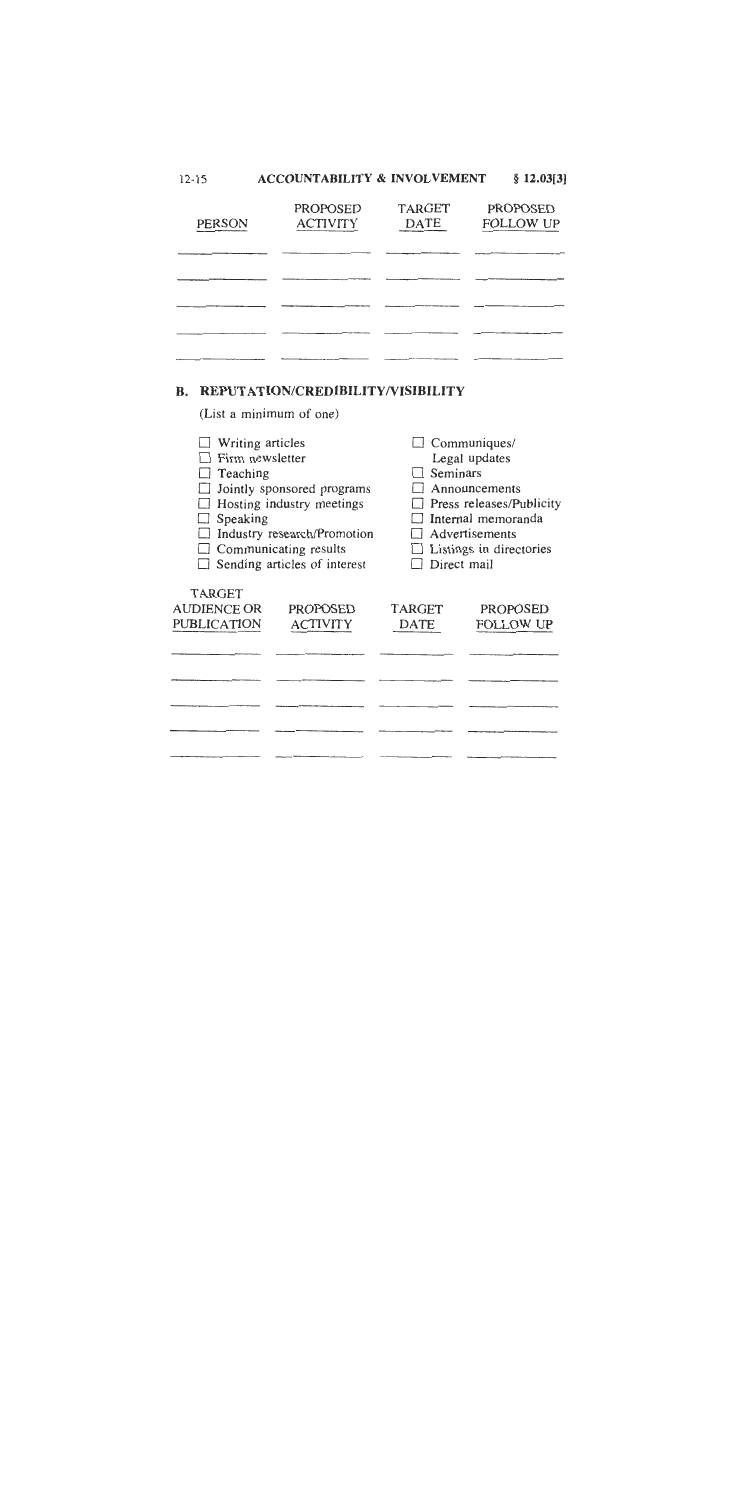C. MARKETING SKILLS/RESOURCES/EXPERTISE

(List a minimum of one)

| Monitor referrals    | Develop mailing list<br>Research market or prospects<br>Prepare updated resume<br>Develop proposal language/<br>Letter of qualification<br>Develop presentation materials<br>Marketing skill development | Teaching<br>resume<br>checklist | Legal research<br>Develop practice group<br>Develop informational<br>brochure, audit or<br>Communiques/Updates<br>Industry research |
|----------------------|----------------------------------------------------------------------------------------------------------------------------------------------------------------------------------------------------------|---------------------------------|-------------------------------------------------------------------------------------------------------------------------------------|
| PROPOSED<br>ACTIVITY | AREA OF<br>INTEREST                                                                                                                                                                                      | TARGET<br>DATE                  | PROPOSED<br>FOLLOW UP                                                                                                               |
|                      |                                                                                                                                                                                                          |                                 |                                                                                                                                     |
|                      |                                                                                                                                                                                                          |                                 |                                                                                                                                     |
|                      |                                                                                                                                                                                                          |                                 |                                                                                                                                     |
|                      |                                                                                                                                                                                                          |                                 |                                                                                                                                     |
|                      |                                                                                                                                                                                                          |                                 |                                                                                                                                     |

## D. OUTSIDE ACTIVITY/NETWORKING

(List a minimum of one)

- $\Box$  Membership activity in a professional, industry or trade association
- □ Leadership position in a professional, industry or trade association
- $\Box$  Sponsorship of activities/groups
- $\Box$  Establishment of activities/groups
- Attendance at key professional, industry or trade conferences/meetings
- $\Box$  Civic/charitable activities

 $12 - 16$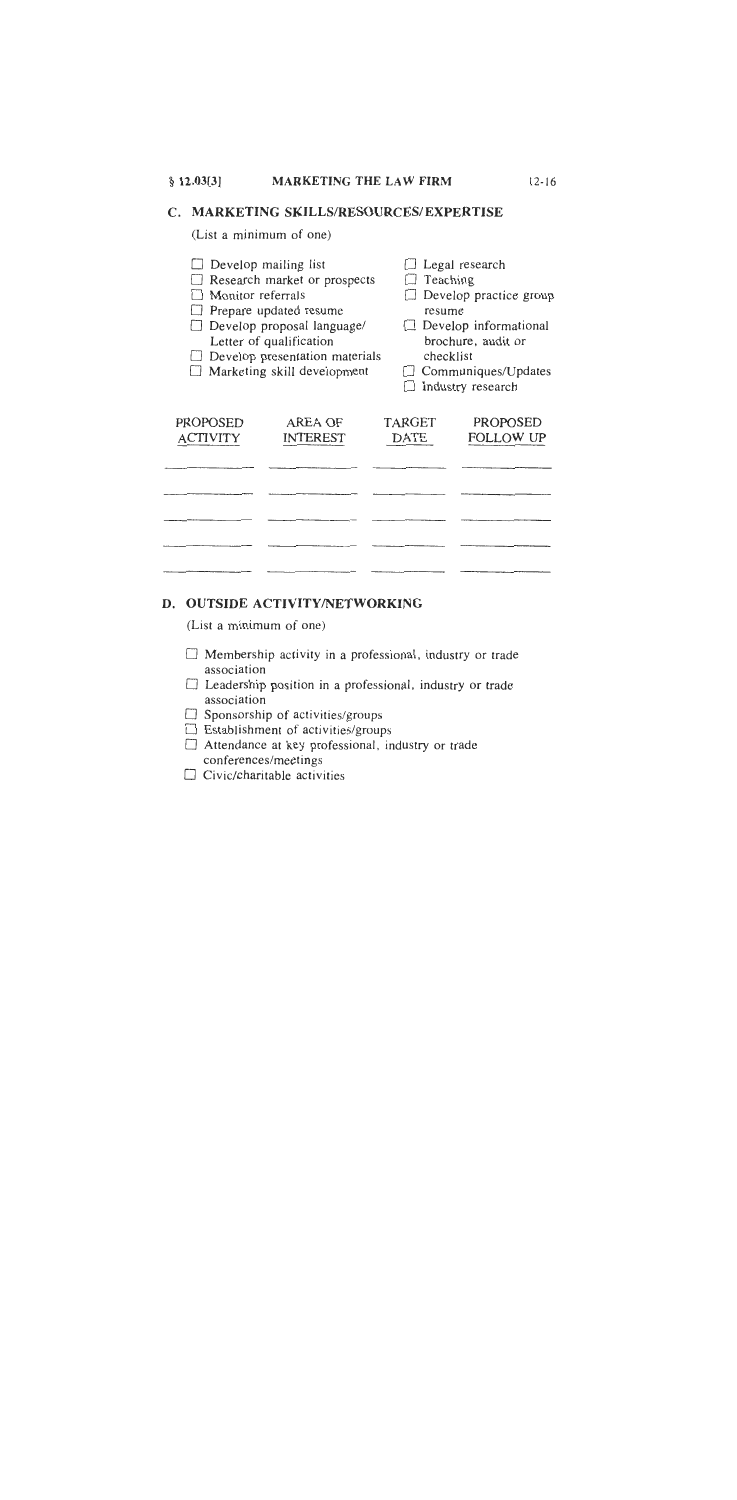| ACCOUNTABILITY & INVOLVEMENT<br>12-17 | $§$ 12.03[4] |
|---------------------------------------|--------------|
|---------------------------------------|--------------|

| ORGANIZATION | <b>ACTIVITY</b><br><b>COMMITTEE OR</b><br><b>LEADERSHIP POST</b> | <b>TARGET</b><br>DATE |
|--------------|------------------------------------------------------------------|-----------------------|
|              |                                                                  |                       |
|              |                                                                  |                       |
|              |                                                                  |                       |
|              |                                                                  |                       |

Sally Schmidt Consulting, Inc. Copyright, 1991.

## $[4]$ -Conclusion

Individual marketing plans are an excellent way to communicate to the attorneys that everyone plays a role in marketing, yet there are many roles to play. At the same time, they will help the attorneys organize their personal efforts, presumably leading to greater success. Ideally, each lawyer's marketing plan will contribute toward the goals of the department/practice area and firm. At the same time, someone in the firm must take responsibility for overseeing and coordinating the lawyers' efforts to ensure that activities do not overlap (such as targeting the same prospective client) or conflict (such as developing labor and employer side work).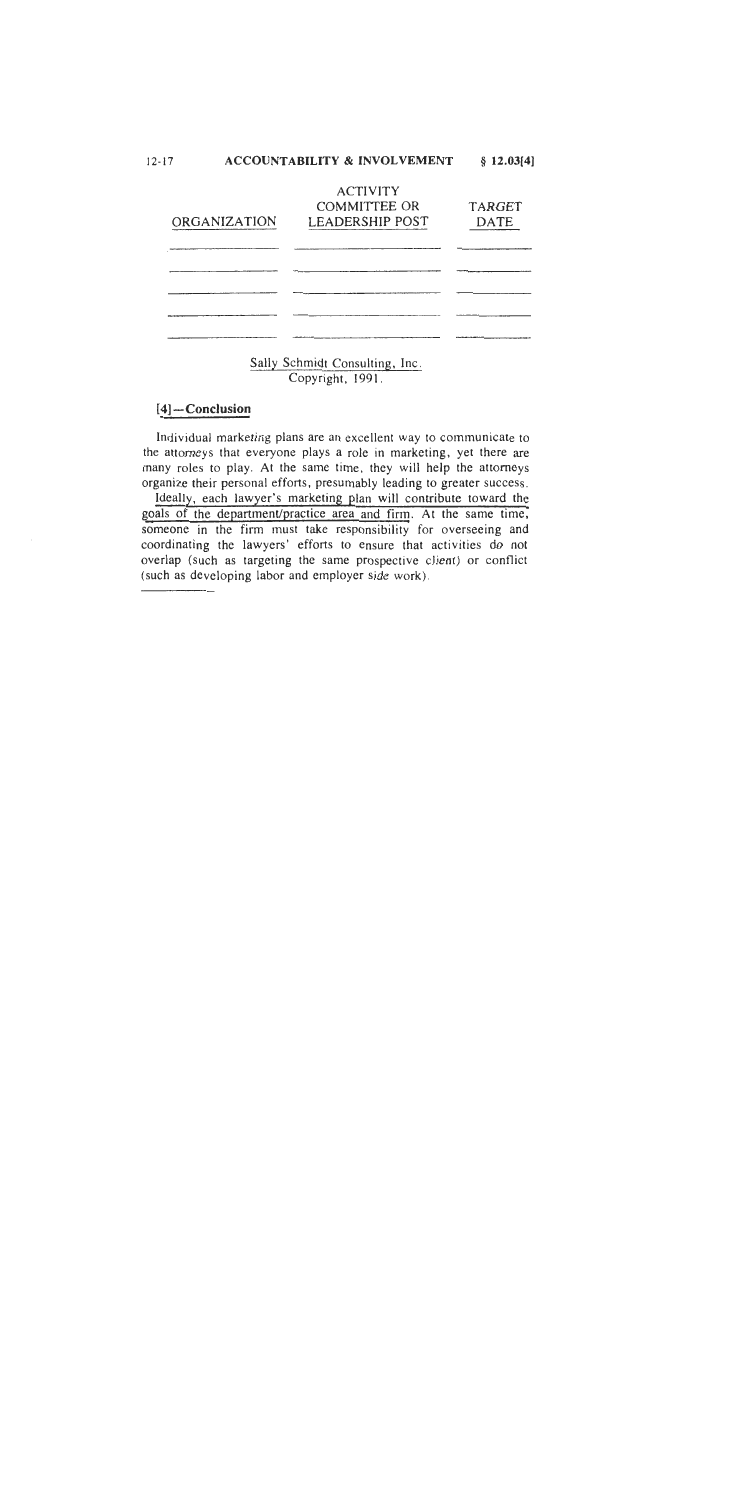



## **Phyllis Weiss Haserot**

President, Practice Development Counsel New York. New York

## SHEPARD'S/McGRAW-HILL, INC.

P.O. Box 1235 Colorado Springs, Colorado 80901

## McGRAW-HILL, INC.

New York . Louis . San Francisco . Auckland . Bogota Caracas . Colorado Springs . Hamburg . Lisbon . London Madrid . Mexico . Milan . Montreal . New Delhi . Panama Paris • San Juan • São Paulo • Singapore • Sydney Tokyo ● Toronto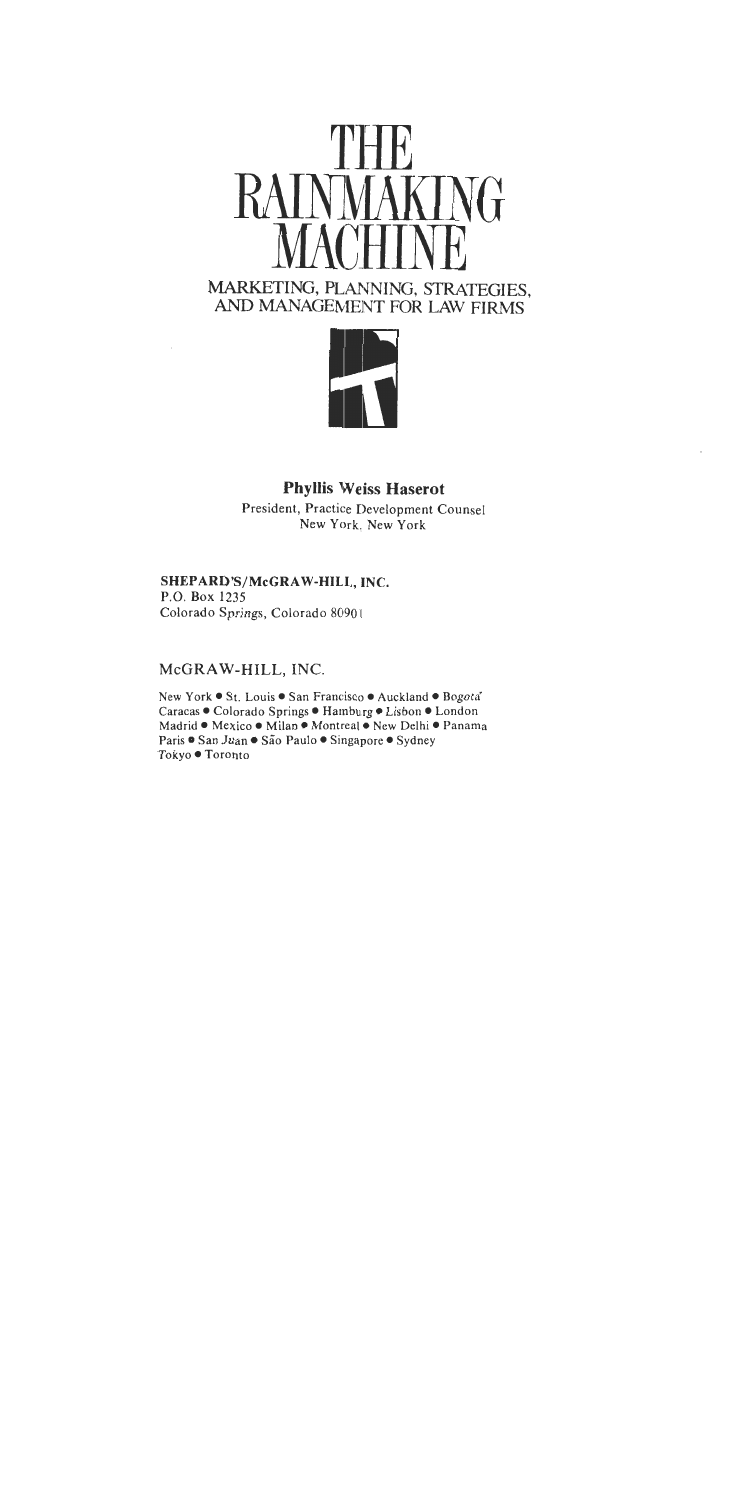complete. The firm has implemented its marketing program over the last several months. All systems are in place, research has been done, articles have been written for this year, brochures and other materials have been prepared, continuing activities are underway, and the bulk of the year's recruiting efforts are over.

It is too early for a comprehensive tally of new business attributable to the new marketing program. But certain concrete results are visible already in recruiting, inquiries about the firm from businesses in the targeted areas, and name recognition among the legal profession and business communities. Although the firm has obtained some business from small growing companies in the energy and high technology fields, there is no deluge of new business, at least not yet. But expansion is at a manageable rate, which will not leave the firm with severe growing pains. The important thing is that growth is coming in desirable areas and building a strong foundation for the future.

Business development is an ongoing process, requiring continuing attention. But once the organizing takes place and systems are set in the first year, the biggest investment is made and the hardest work is done. While there is no doubt that a big adjustment in organization and attitudes is required for most firms, the investment pays off many times over in a smooth professional operation, time saving, avoidance of crisis deadlines, happier and more congenial staff, less costly turnover, and satisfied clients who know what and who they are hiring.

### § 18.04. PERSONAL MARKETING PLANS.

#### $[1]$ -Purpose.

To bring the commitment to marketing to the individual level, personal marketing plans are a useful device. The plans allow individuals in a firm to choose and commit themselves to the marketing activities and prospects they are most comfortable with and interested in pursuing.

When the plans are outlined in written form, they should be reviewed by the Business Development Committee (or, if there is none, by the managing partner) for conformance to the firm's overall marketing plan. Then they should be circulated to all lawyers and other personnel involved in marketing for two reasons: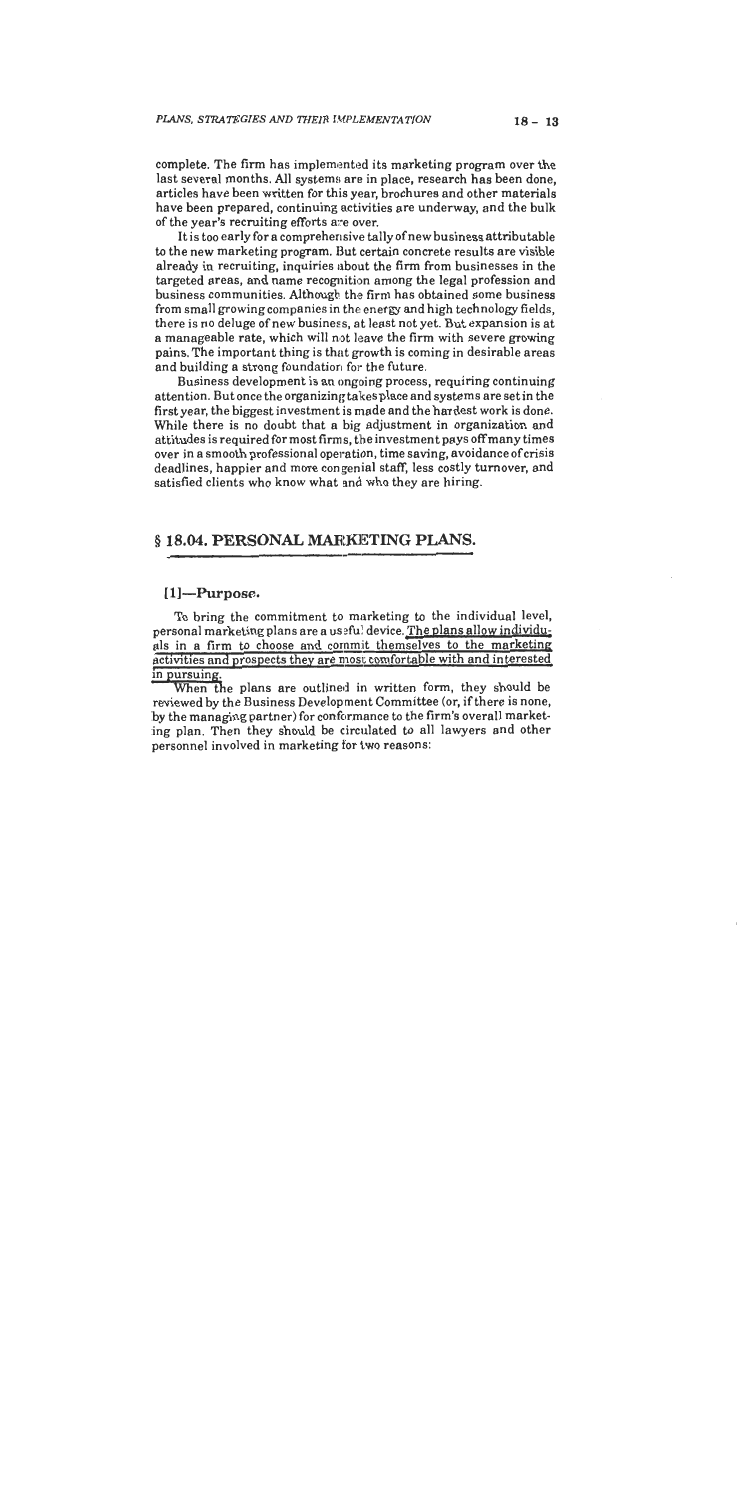- Participants should know what other firm members are pursuing, how others' plans dovetail with theirs, how they can help each other and avoid conflicts.
- This wide exposure of commitments is a form of peer pressure to act on the personal plans.

The written form (Exhibit 18-D) provides guidelines and structures for an individual's plan. It can be very explicit or more general, giving individuals latitude to write their own ideas.

### [2]-Activities Covered.

Depending on the scope of a firm's plans and strategies and the preferences of individual lawyers, the activities pursued in personal marketing plans might be very narrowly focused or wide ranging. They might include:

- trade or industry organization activity
- community or political organization activity
- professional organization activity
- social or alumni club activity
- article writing for lay audiences
- article writing for other professional audiences
- speaking engagements to industry groups
- speaking to general audiences
- client seminars
- $\bullet$  teaching
- · client meals and entertainment
- prospective client lunches, dinners, other meetings
- lunches. dinners, or breakfasts with current or potential referral sources
- development of presentations by the firm
- work on the firm's newsletter
- work on the firm's brochure
- participation in the management of marketing the firm

#### $18 - 14$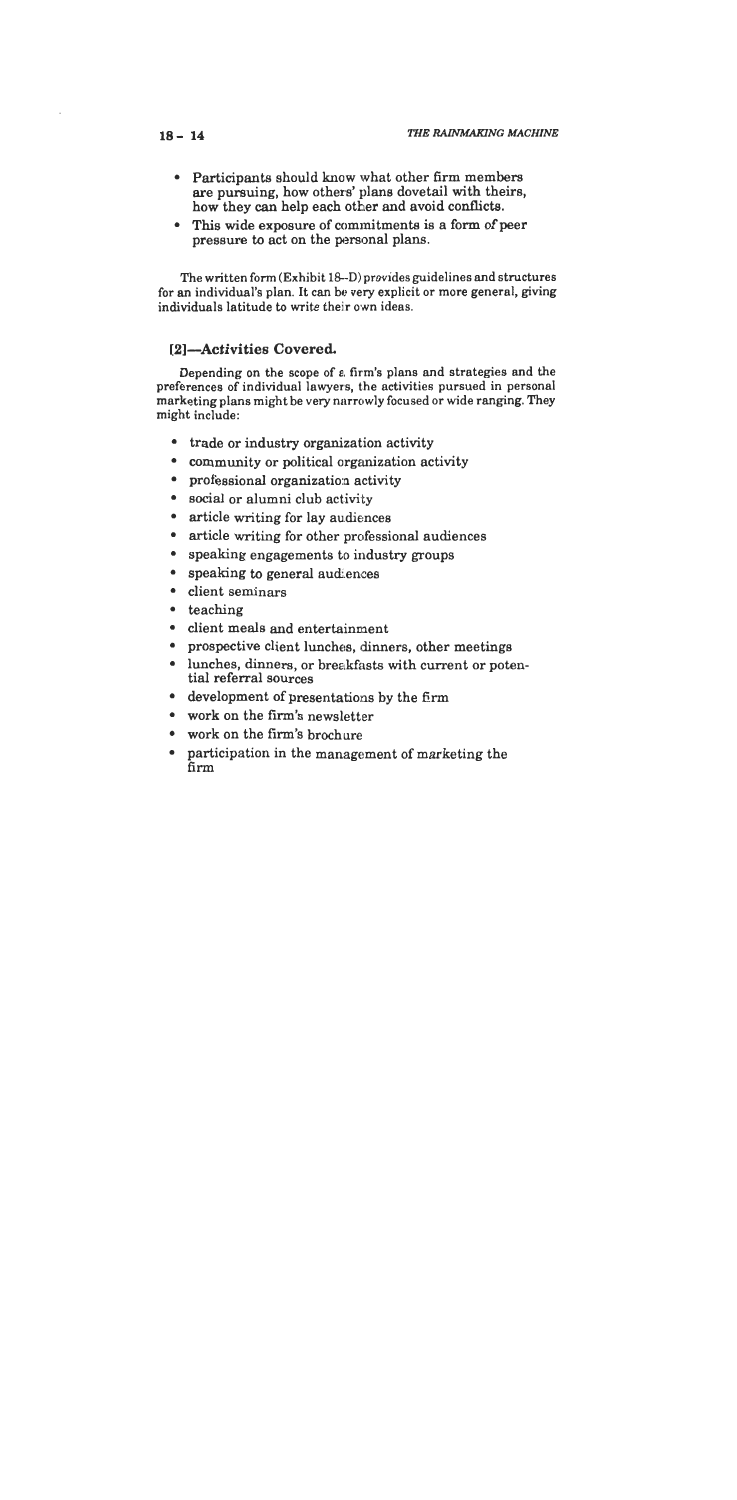#### [3]-Participation and Accountability.

Plans are worthless without implementation. Some firms are loose about accountability and enforcement. Others require a specific number of business development hours per year from each partner or all attorneys. Compensation systems can be designed to encourage the lawyers to carry out their personal marketing plans. Some firms will not want to enforce strict time and activity commitments, but unless there is some accountability system, 30% or less of the lawyers will work hard at business development and the rest will do little.

To show that the firm is serious about each person's contributions, progress on the plans should be reviewed and evaluated quarterly. New activities can be added at any time or substitutions can be made. Attorneys should be encouraged to branch out to new activities after they have accomplished what comes easily.

#### § 18.05. STRATEGIES FOR MEDIUM-SIZE FIRMS.

There is no doubt that the problems medium-size firms face are tough. However, reports of the impending demise of the 25-99 lawyer firm may be greatly exaggerated. If a firm acts to capitalize on the distinct advantages of its size and confront its liabilities, it is possible to maintain its position and, if necessary, effect a turnaround.

#### [1]-Key Problems.

In summary, the key problems are

- rising costs of salaries, office space, malpractice insurance, automation;
- raiding by other firms of key partners and welltrained specialized associates with the lure of higher compensation;
- staying competitive with large firms on associates' salaries;
- declining profitability as general counsel take work in-house and send the most lucrative work to larger firms;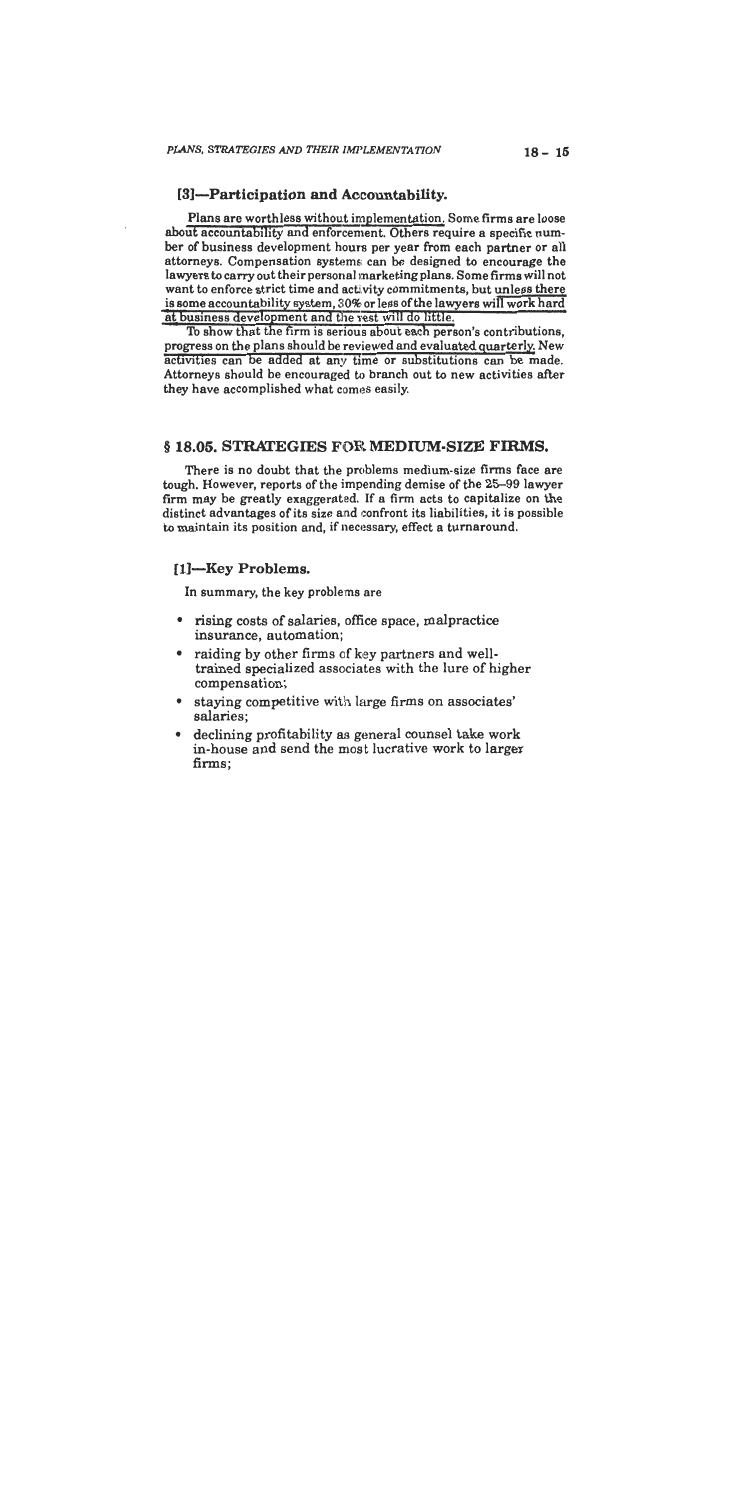## Young Professionals: Cultivate the Habits of Friendship By David Maister

Most young professionals realize early in their careers that, at some point, skill in generating business will be an important determinant of their success. However, many believe that, in the early stages of their career, they do not have much opportunity to develop these skills.

This could not be further from the truth. True, few clients will trust someone still "wet behind the ears" with their business, but it is never too early (or, for that matter, too late) to begin the process of learning how to earn and deserve trust.

The way most clients choose among professionals is essentially identical to the way people choose their friends. At the point of selecting a professional to work with, clients go with providers who can (a) make them feel at ease; (b) make them feel comfortable sharing their fears and concerns; (c) can be trusted to look after them as well as their transaction and (d) are dependably on their side.

Creating these feelings in others begins with the correct attitudes (few people can make others think they care when they don't) but also require the development of conversational and interpersonal skills, which only come with practice.

If you have an active social circle and people like being with you in your personal life, the odds are that you will have a significant advantage in learning the skills and habits of business development. If, on the other hand, you're a social recluse personally, you will find it more difficult to get clients to see you as the trusted advisor they wish to work with.

Two key points must be stressed. First, none of this means that you can be anything less than excellent technically. The issue is not whether you are competent or trustworthy, but whether or not you are both.

Second, it is not necessary (or even always advisable) to actually make your clients your best friends. Friendship skills, while useful in both personal and professional life, can be put to different purposes. But first you have to develop them.

## Making Friends

I had to learn these lessons the hard way. For years, I have worked for clients who have been gracious enough to invite me to dinner the evening before or after my work with them. They weren't trying to get more work out of me; they just wanted to be sociable.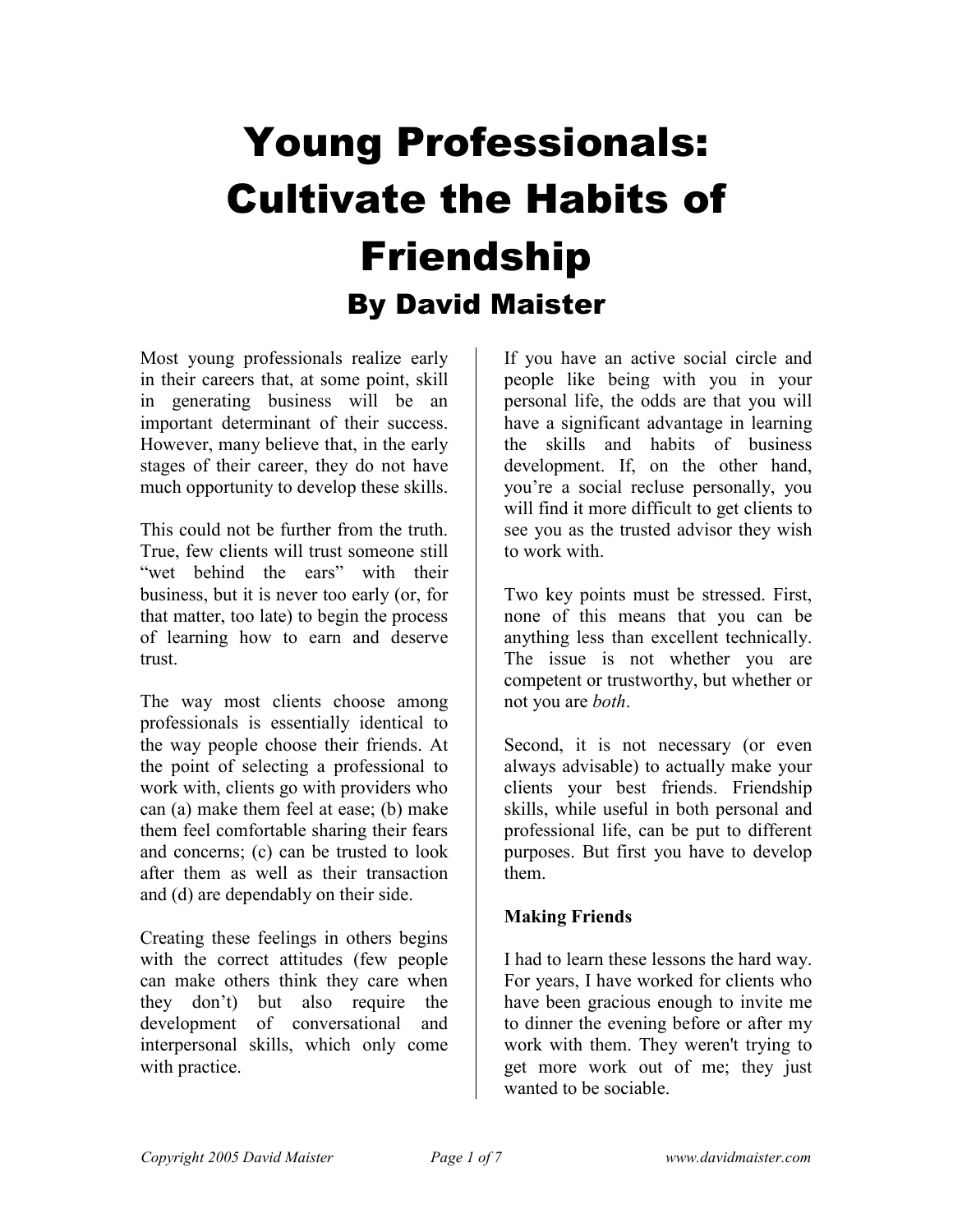However, after a long day's work, the prospect of still being "on duty" has not been attractive to me. It's not that I don't like my clients, but that I prefer to unwind by being alone. I'm not that sociable by nature. (I don't drink, I don't like sports. I like the Bee Gees. You get the idea.).

This is something I now regret. I have missed a lot of opportunities to form relationships with interesting people, and I know it would have helped me a lot professionally to make the gesture occasionally. I have tried to make up for it by being attentive and dedicated to my clients on the work issues during work hours, and to some extent that has been effective.

But I know I missed something important due to my social habits. At a minimum, I have undercapitalized on the many opportunities given to me to build profitable and fulfilling long-term client relationships.

## A Talent For Friendship

There are people in this world who have a talent for friendship. My (late and very lamented) friend Roger Bennett, with whom I went to Harvard Business School, was so good at friendship that, in his 40s he was still in regular touch with people he went to school with at age 12, with people from all walks of life, tastes, social standing, income levels and preferences.

Roger could talk sports with some people, switch to an intellectual discussion of philosophy with others, share cooking tips with a third group. Lots of people considered Roger their

best friend, and few people did not enjoy his company.

Yet he was never anything but himself. He was not a chameleon, acting differently just to blend in. He fit in everywhere because he was interested in a broad range of things.

The actress Angelina Jolie was interviewed on television and asked if she had to like the characters she was portraying in order to act them well. Her answer was brilliant. She said something like: "You can't love everything about everyone. But there must be something there. The key is to find that one small slice of overlap between you and them, and focus intensely on that overlap, ignoring everything else." I don't know about acting, but that sounds like a perfect recipe for human relationships to me.

Someone can be your friend if you have anything in common. You don't need a majority of things in common. There are none so lonely as those who dismiss others as "not my kind of person." If someone else has to match you to be your kind of person, you will have few friends.

Notice, it's not about pretending. It's about actually working hard to find the area of mutual interest or common ground, whatever that might be. People can get very lazy at this, or unpracticed in doing it with politeness and sincerity.

For example, if I am in the wrong mood, I can find table talk at a dinner party to be an effort. I say to the person my left "And what are your hobbies?"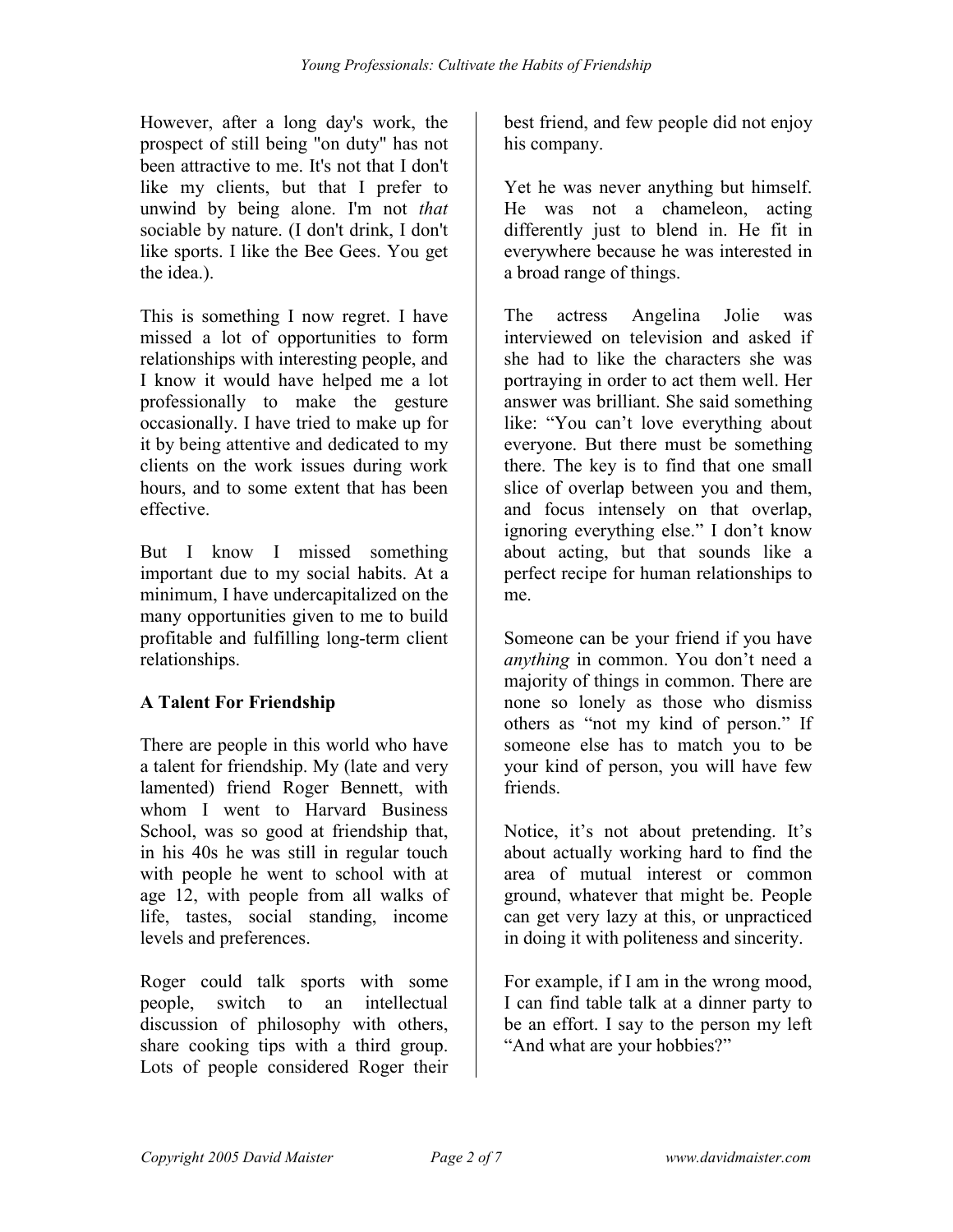"Oh," he or she might reply, "I love mountain climbing."

At this point I have to fight an overwhelming desire to turn immediately the person on my right side to save me from having to ask a follow up question with the first person. Mountain climbing! Ye gods, this is going to be a long night!

Other people can and do immediately think of three or four follow-up questions ("Where do you go? Do you climb alone? What got you started in this?") and can keep posing additional questions all evening long.

By the end of dinner, their table companion, who has done nothing but talk about himself or herself the whole time has come to think of the questioner as an enjoyable person to be around. He or she will look forward to meeting again.

So it is with business development and client relations. The most trusted advisors in every profession are not those who have a ready answer for every client problem, but those who can, through questions and conversational style, put the other person at ease, make them want to tell you about themselves and engage in a dialogue.

And just as in personal life, it is done not by trying to be impressive, but by learning how to show a genuine interest in other people and keep them talking, not primarily doing the talking yourself.

Can this habit be abused? Yes. Will it work if you are only faking it? No. Can you leave it out? No.

Surprisingly, it also turns out that you are also more likely to build a bond with someone by letting them help you than being too keen to try and help them. My wife, Kathy, is involved in a variety of handcraft groups. She reports that some of her most dedicated friendships began when she confessed her (relative) weaknesses and accepted help from others, whereas those she helped often resented (a little or a lot) having to seek out or accept her input.

Again, this matches client relationships and business development. You will accomplish more by saying to potential clients "I'm not sure I understand why you are doing things the way you do, could you explain it to me?" than you will by saying "If you'll just shut up and listen, I'll tell you the right answer to your problem."

As professionals, we sometimes think that, to be impressive, we must demonstrate our competence by never revealing our weaknesses or areas of ignorance. This belief is incorrect. One of the ways you build friendships is to let people help you. Developing the selfcontrol to do it that way is a lifelong learning process!

## Start As You Mean To Begin

When I was young I thought that the way you made friends was by turning yourself into an interesting person. Eventually, I learned the truth: You don't make people want to spend time with you because they feel good about you. You do it by making them feel good about themselves when they are with you.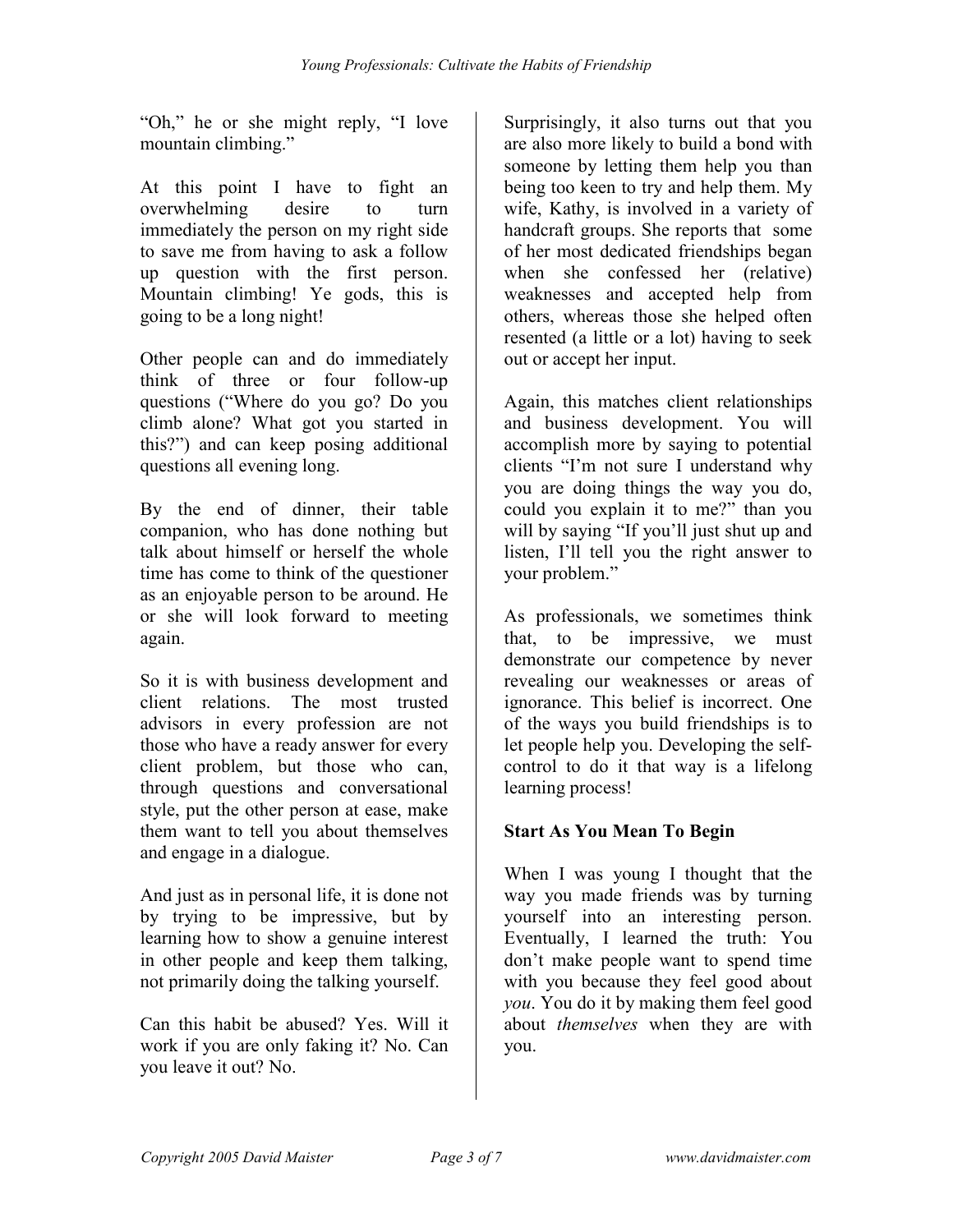For example, do people feel comfortable around you? (No, she's always trying to be the center of attention.) Do they enjoy themselves when they are with you? (No, he's always trying to win arguments and prevail.) Do they feel they can let their guard down and tell you how they really feel and what they are really worried about (No, because when I do people are always trying to take advantage of me. I don't trust them to be really interested in me.)

None of this means you need to make people feel good by engaging in false flattery, which is soon detected and rejected. It means that you learn to talk and act in ways that make people feel comfortable and safe around you. They feel that you are on their side. That you can disagree and have lively debates without taking things personally, because the friendship matters more than anything else.

It turns out to be the same in business development. The key to getting hired is not convincing the client things about you ("I'm terrific, trust me!") but being convincing that you will look after them.

It's also worth pointing out that, with people, you get points for trying. It's like a romantic relationship. You don't have to be perfect. Your partner just wants to see that you're sincerely trying to do the right thing. Your motives are more important than your abilities.

## Friendship Attitudes and Behaviors

Abilities, however, do count and that's where getting started early matters.

Suppose you wanted to be good at building romance, excelling at getting another person to work with you to build a mutually beneficial, mutually supportive relationship. What characteristics would make you good at this? Most of us have discovered that whether it be love, friendship or work, people respond best when they believe you are considerate, supportive, understanding and thoughtful.

These are easy words to say, but being viewed this way is not trivial. You actually have to earn the reward through your social habits. Many of us want to be considered as supportive, but that doesn't mean we know what to do in order to be seen that way.

For example, to be seen as considerate you have to be able to remember to follow up with things that people told you about their lives last time you met, thus proving that you listened and paid attention. The classic example of this in business is to send along a newspaper clipping or article that you find that responds to something the other person made reference to.

To achieve the desired effect, this must not come across as, and must not be, a formulaic gesture. You don't "cheapen the currency" by doing it all the time, and you must ensure that the clipping or article actually is useful so that you are not immediately seen to be making phony gestures.

It also helps to follow up with questions about what you were told last time you met, as long as you are skilled in phrasing your query ("How did it all work out with that guy you met?") so that it comes across as concern and not as overly intrusive.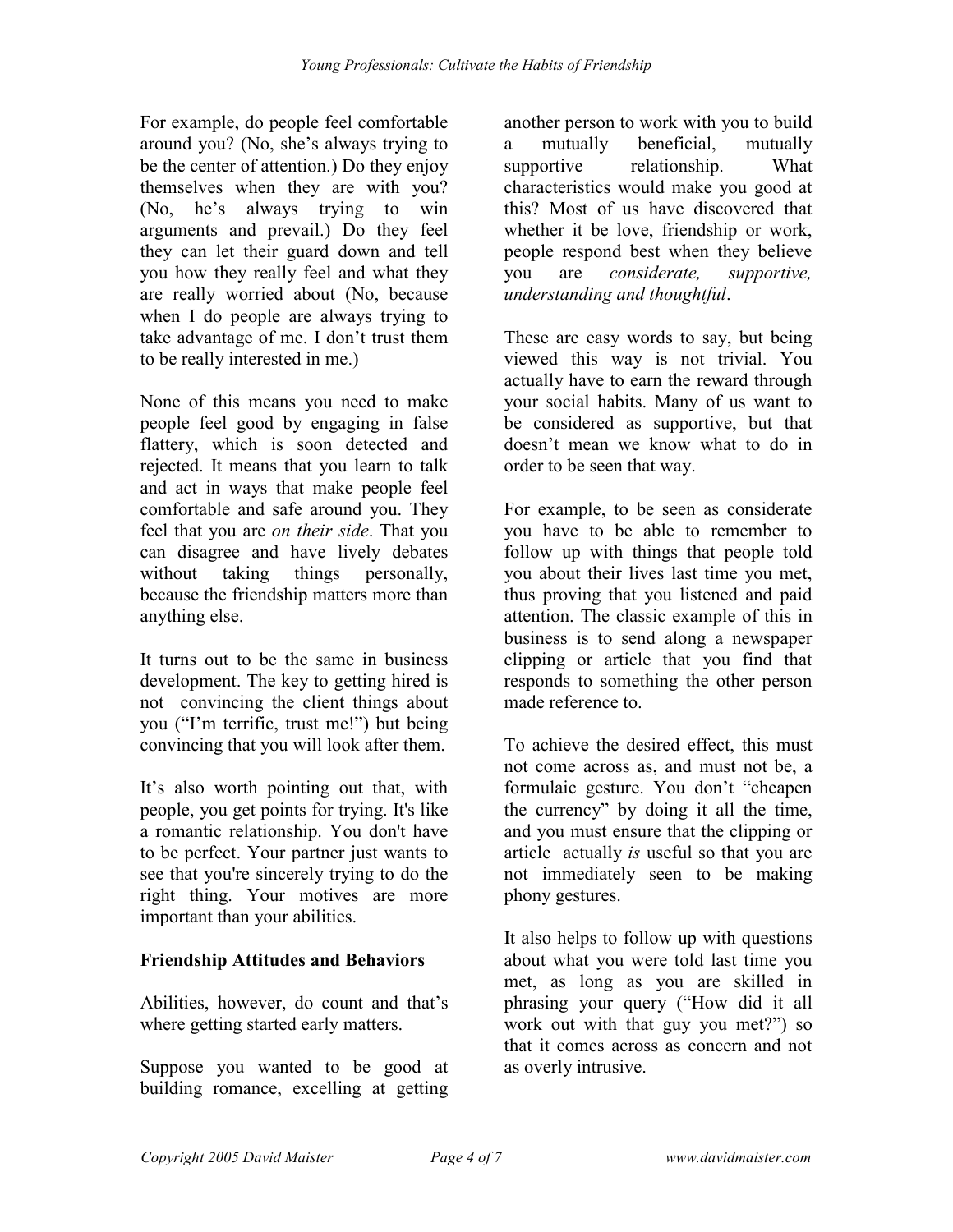This is a delicate issue of language, which needs to be done differently with different people. They are not inherent talents, but habits of social intercourse. Habits that can only be developed with practice.

Social courtesy works in personal and business life. It is remarkably effective to remember to telephone your host or hostess the day or week after a party to say something like "I just wanted to say thank you for the party the other night. I had a great time. What time did you eventually get to bed after clearing up the mess we all made?"

Exactly how formally or informally this will be expressed is different in different parts of the world, and among different types of people, but the habit of expressing appreciation (and judging just how much is enough without being false) can – and must be – developed over a lifetime.

Similarly, it is remarkably powerful to call clients after a business meeting to say something like: "I just wanted to let you know how much I appreciate the opportunity to work with you. Thanks! See you next time, as planned."

Done with a sensitivity to local culture and phraseology, such a call can go a long way to making the other person realize that you do not just see him or her as a "business contact," but as a person with whom you want a friendly relationship. Not everyone will reciprocate, but the majority of people will.

If you do not develop the habit early in life, the act of making such a telephone call after a meeting could feel awkward

and you will either leave it out or do it poorly, not quite creating the casual, comfortable "just a quick call between us friends" atmosphere that you wish to create.

For example, my old friend Roger was very good at working at staying in touch with everyone. He didn't need an excuse to telephone. He would just pick up the phone to ask how everything was going. He did that to all his business clients as well as his friends. To him, there was no difference, and one context was no more difficult or embarrassing than the other. It was just the way he dealt with people.

To be viewed by other people as supportive also takes thought and careful attention to language. It is important to remember that friends don't judge each other. They don't evaluate. They don't point out each others' weaknesses. Even when asked directly ("Do I look fat in this?"), friends work hard to find the language that deflects criticism ("I like the other dress better.")

Suppose that your friend has a child that is badly behaved. You don't say "Your kid is a little horror!" nor "You're raising that kid incorrectly", even though both statements may be true. Instead, a friend might say something like "Have you ever thought about doing or saying 'such-and-such' to little Ashley?"

Having the ability to respond with the right phrase in real time takes practice, as do all social skills. Can you recall how difficult it was to find the right words and tone when you first wanted to signal to someone that you might be interested in a date? Can you imagine what it would be like if you still had to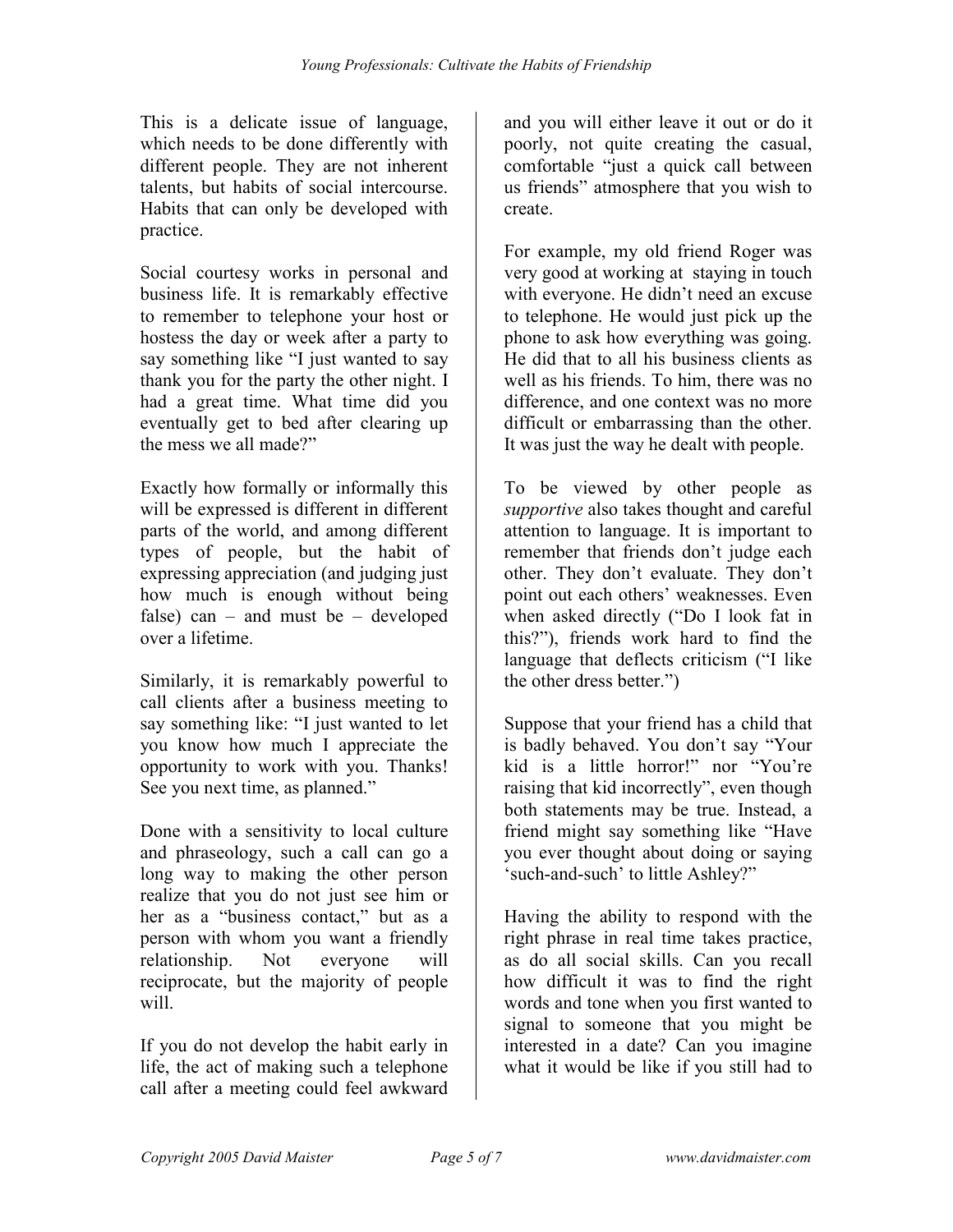do it the same way today as you did that first time?

So it is with business development. If the first time you try to convince someone that you are interested in them and their business and want to help is when it is urgent for you to win business, you will be under too much pressure to learn it fast. Better to start practicing now, when there is less pressure for immediate results and more room to develop your own style, discovering what works for you.

## Cheers! Skol! Salud!

In almost every society, ancient and modern, the cultural norm is to build friendships over food and drink. There is no more culturally accepted way to develop a friendship than to share a meal.

You want to be good at business development later in your career? Start inviting the people that you meet in the course of your work (whether they are powerful client executives, administrative assistants or anyone else) for coffee, lunch, a drink.

Ask them about their work lives and their personal lives. Do it as an exercise in developing your "curiosity muscles." Do it as an exercise in asking good follow up questions about what people tell you. Do it to develop your ability to understand other people who are not like you. Do it now.

If your reaction is that doing so will not pay off for you immediately and therefore is not worth doing now, then you are missing the whole point about human relationships and you are going

to be very bad at getting people to entrust you with their business.

If you only do things when it pays off for you in the short term, your attitude will be readily transparent. People will see that you view them "instrumentally," interested in them only to the extent that you can get what you want. And if they detect this in you, they will give you what you want less often.

The key to business development success is making people believe that you are truly interested in a two-way relationship, and that you are willing to earn and deserve your relationship. You must first make deposits in the "trusting relationship bank" if you wish to make withdrawals later

You will actually need to be willing to get interested in people and initiate relationships, and that means being willing to ask someone out for a drink without being self conscious about it. And the only way to get to that stage is to have a history of doing it!

One of the most important habits of friendship is taking the initiative and doing the inviting, not just waiting to be invited. Do you remember that from adolescence? The way you get people to ask you out for a drink is to ask them out for a drink first. If it feels uncomfortable the first time, and an act of tremendous courage, well, it is.

We all need to get to the stage that we can talk to someone we're interested in (a client or a romantic prospect) without being frozen into inaction by our hopes and fears. The guidelines are well known. Keep it casual, keep it small,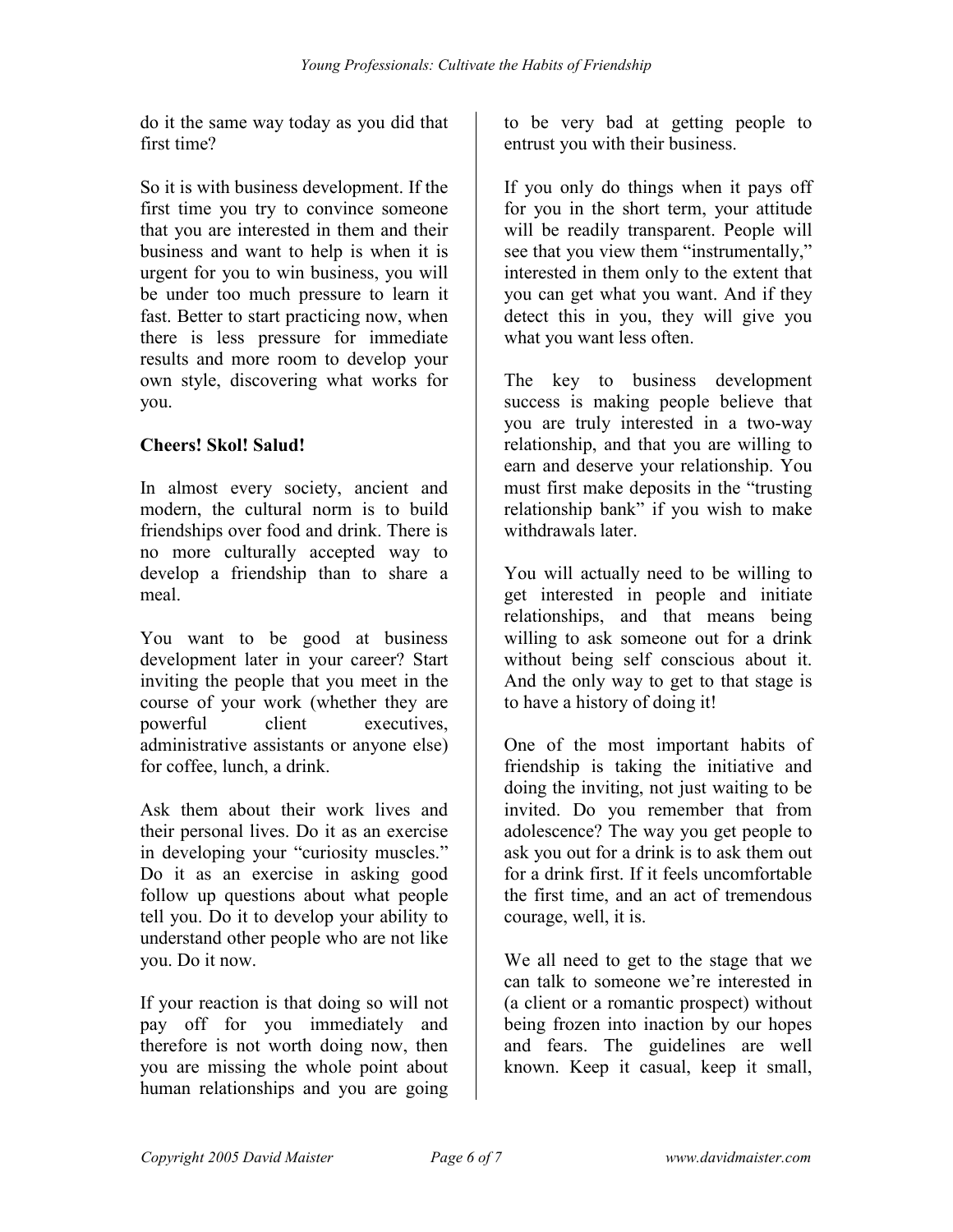take it a step at a time, but get out there and start meeting people.

Yes, we hated it when our parents told us to do that as children and it doesn't make it any less terrifying today, but the habits are identical and you don't get better at them by going to a training program.

## More Friendship Habits

People good at friendship work hard at developing joint habits and routines, whether it's as simple as discussing "last night's game" or going to the same place each time for a cup of coffee. For my friend Roger and me, regular sessions of playing cribbage (the card game) became our way of cementing and celebrating our bond. I rarely played the game with anyone else.

Good friends go out of their way to celebrate each others' small triumphs and make it their business to be there in times of need for their friends. They stay alert for any opportunity to help, in ways big or small, without keeping track of who has done how much for whom. That's *exactly* what happens in effective business development.

Clearly, there is more to say about friendship skills, but my purpose here is not to report everything you have to learn. Goodness knows, I have only learned a little of what I should have. The key lesson is that it is learnable. You don't have to be a natural to get better at this.

And, for goodness sake, start earlier than I did!



David Maister is the author of *Managing* the Professional Service Firm (1993), True Professionalism (1997), The Trusted Advisor (2000) (coauthor), Practice What You Preach (2001) and First Among Equals (2002) (coauthor.)

Prior to launching his (solo but global) consulting practice in 1985, he served as a professor at the Harvard Business School.

| TEL:            | 1-617-262-5968         |
|-----------------|------------------------|
| E-MAIL:         | david@davidmaister.com |
| <b>WEBSITE:</b> | www.davidmaister.com   |

## OTHER RECENT ARTICLES BY DAVID, AVAILABLE AT www.davidmaister.com

- · Strategy and the Fat Smoker
- · Are You Abusive, Cynical, Exciting?
- · Doing It For The Money
- · A Great Coach in Action
- · Geographic Expansion Strategies
- · Management: What it Really Takes

You can automatically receive David's future articles via e-mail (at no cost) by registering on his website (www.davidmaister.com).